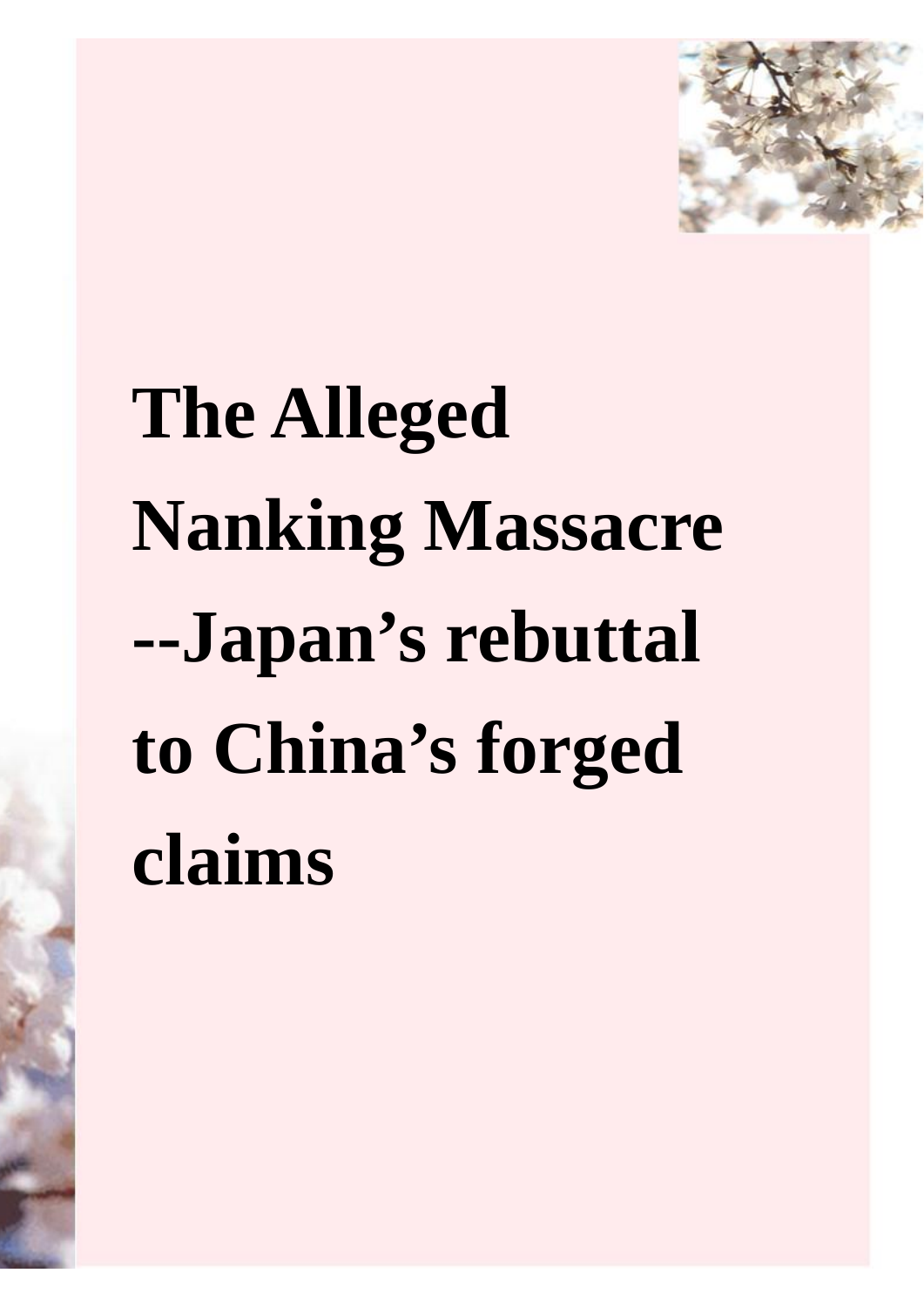

Preface

The trial of the vanquished by the victors cannot be impartial no matter how it is hedged about with the forms of justice.

-Senator Robert A. Taft, October 5, 1946

Between two countries at war there was always a danger that one or other of the combatants would seek to turn public opinion in his favour by resort to a propaganda in which incidents, inseparable alas (!) from all hostilities, were magnified and distorted for the express purpose of inflaming prejudice and passion and obscuring the real issues of the conflict.

-Sir Charles Addis at Chatham House, November 10, 1938

World War II and the movement of Resistance were the 'Battle against Fascism'. Therefore, the false assumption was made that Japan was regarded as same as Hitler's Germany and such absurd remark has been spread within Japan and it is indeed unbearable. For that very reason, I, with a firm conviction, wrote this book in order to counter-attack such false assumption.

-Alfred Smoular, Auschwitz 186416 dies in Japan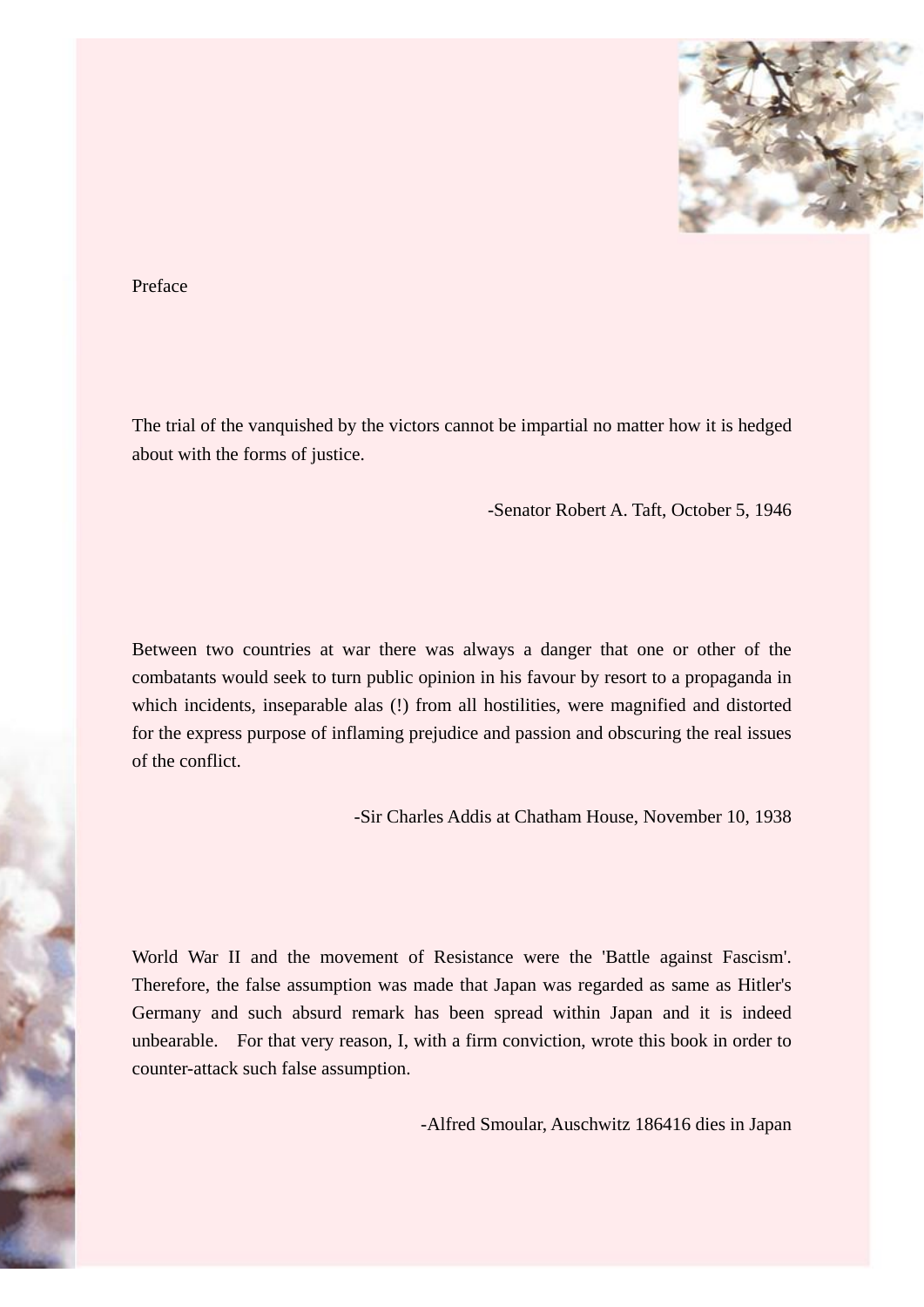Ten years have passed since the end of the Cold War, and the world is now in the midst of turmoil and crisis. In order to keep the scarcely maintained world peace, the role of the continued Japan-U.S. friendship and alliance is unshakable. Throughout the Cold War era and up to the present day, there has been some serious friction recorded, especially in the area of trade relative to the export of textiles and steel, and also in the area of discussions as to increasing Japan's defense capabilities, and to restructuring of Japan's economic system. However, these items of discussion have been, without exception, items of national interests. Both nations, Japan and the U.S., have tried to mutually resolve the problems and to reach the satisfactory resolutions and these efforts and achievements are universally recognized.

However, for the past few years, some peculiar anti-Japanese campaigns have been started in the U.S., and they have been escalated as the time passed. We are deeply concerned that the new serious friction between Japan and the U.S. has expanded as a result of these campaigns. The reason we express our concerns is that these anti-Japanese activities have been developed in the U.S., but aren't related directly to the national interests of either country. It is our assertion that there is someone of the third world trying to set them up from behind.

Specifically, Chinese-American Iris Chang's The Rape of Nanking, which was published in July 1997 in the U.S., and the wave of anti-Japanese campaigns agitated by her claims are sitting at the center of this problem. The book's contents do not present verified facts, and furthermore, they represent quite the opposite. As a result, those Japanese who are shocked with such an injustice are not few. For this twisted representation of the historical facts of the 'Nanking Massacre'<sup>[1](#page-2-0)</sup>, even a monthly Japanese magazine, called Sekai which has been a representative of the group which has admitted the 'Nanking Massacre', can't have helped but express its disagreement and publish an unusual explanatory statement.**[2](#page-2-1)**

<span id="page-2-0"></span><sup>&</sup>lt;sup>1</sup> The so-called 'Nanking Massacre' has been expressed in various ways, for example, Nanking Massacre, the Rape of Nanking, Nanking Atrocities, Nanking Incident etc. In recent years, the CCP (the Chinese Communist Party) has mainly called it 'Nanking Massacre' in a semi-governmental English paper, the China Daily. Therefore, we follow it.

<span id="page-2-1"></span><sup>&</sup>lt;sup>2</sup> Joshua A. Fogal, "The Controversy over Iris Chang's Resent Book, The Rape of Nanking:' Sekai (November 1999), pp.252-257.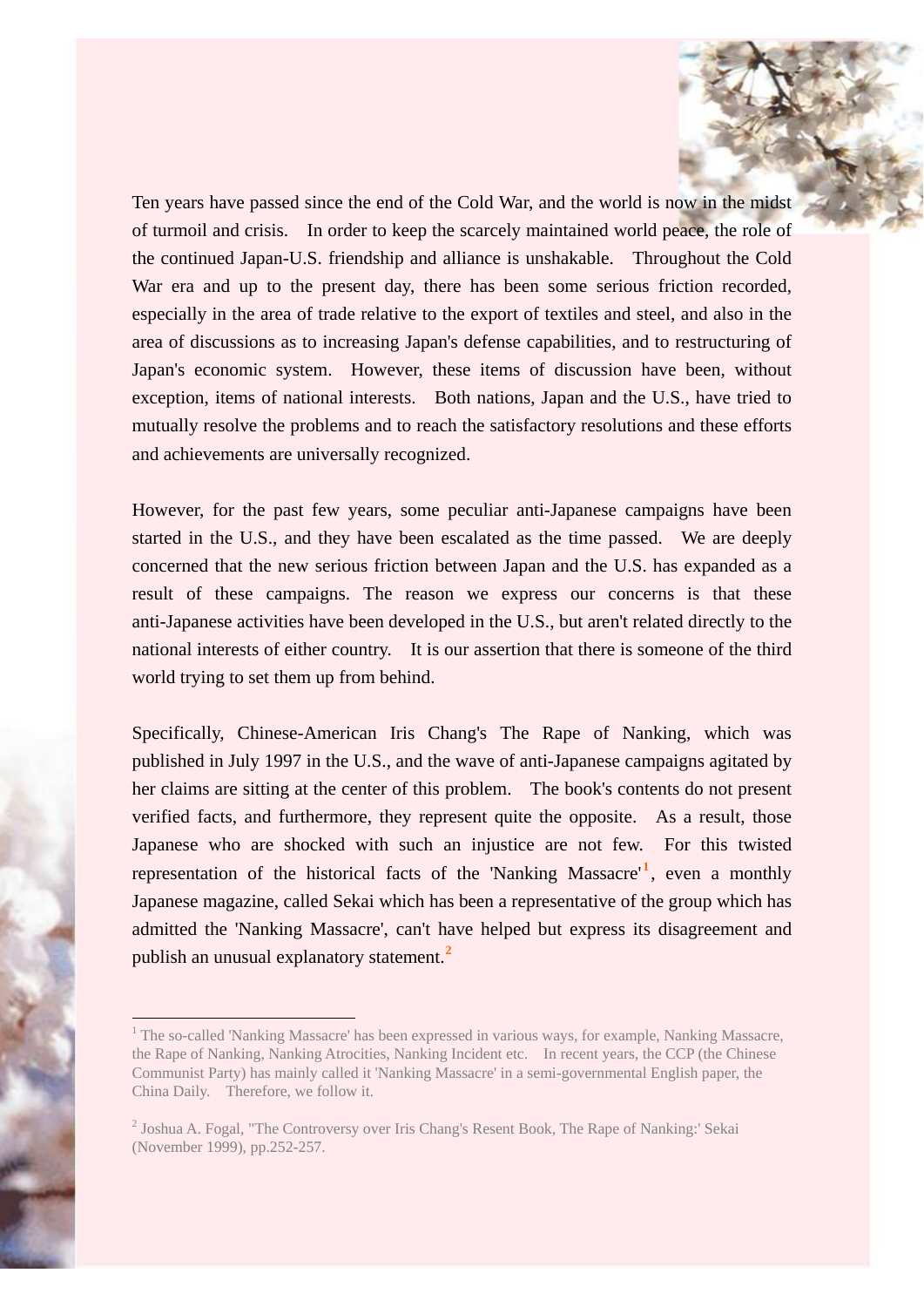Iris Chang's book is titled as 'The Rape', and subtitled as 'The Forgotten Holocaust of World War II', and it has caused a stirring of the ears of the American people who were not familiar with the incident which happened on December 1937 in an obscure corner of the Far East. The book, which starts with unimaginable satanic atrocities and repeatedly describes such acts, has succeeded in maximizing the hatred of the readers against the Japanese. Moreover, it has caused a political problem to develop. Finally, in August 1999, the state legislature of California passed a resolution asking Japan to apologize and to pay compensation for its atrocities, citing the 'Nanking Massacre'.

Needless to say, it is quite understandable for American people, who have kept respect for Human rights and fairness as their motto, to raise voices to 'castigate Japan and punish them' after hearing the false representation of '300,000 Chinese massacred, 20,000 raped'. However, this serious situation should be re-examined if we calmly consider it, because the anti-Japanese campaign is based on the assumption that the 'Nanking Massacre' has surely existed. So we wonder if it is true and how they achieved to exactly verify it. Are there any questions raised by readers of Chang's sadistic book that can possibly compete with the literature of the Marquis de Sade? We wonder if they have had the following questions:

"The book says that over 300,000 citizens were killed and most of the corpses were burnt by kerosene within six weeks. If it were so, dozens of incinerators as large as that of Auschwitz would have been necessary. Who has ever seen such things within and around the closed space of the walled castle?"

"Also, the book claims that from 20,000 to 80,000 women were raped. We hear of the enormous number of babies born after the fall of Berlin fathered by the Russian Army. Is there a recorded account of the flood of babies that mixed Japanese and Chinese parentage after the fall of Nanking?"

For readers who are equipped with common sense, such questions must abundantly come to mind. Now, let us treat the 'Nanking Massacre' as a murder case. How many corpses have been found? Who are the victims? Who are the eyewitnesses? What are the motives of the offenders? For those basic questions, we must justly prove the facts through fair procedures in criminal suit.

Those who prosecute the 'Nanking Massacre' insist that there were certain number of corpses, and focus on the testimonies of eyewitnesses and also the motives of the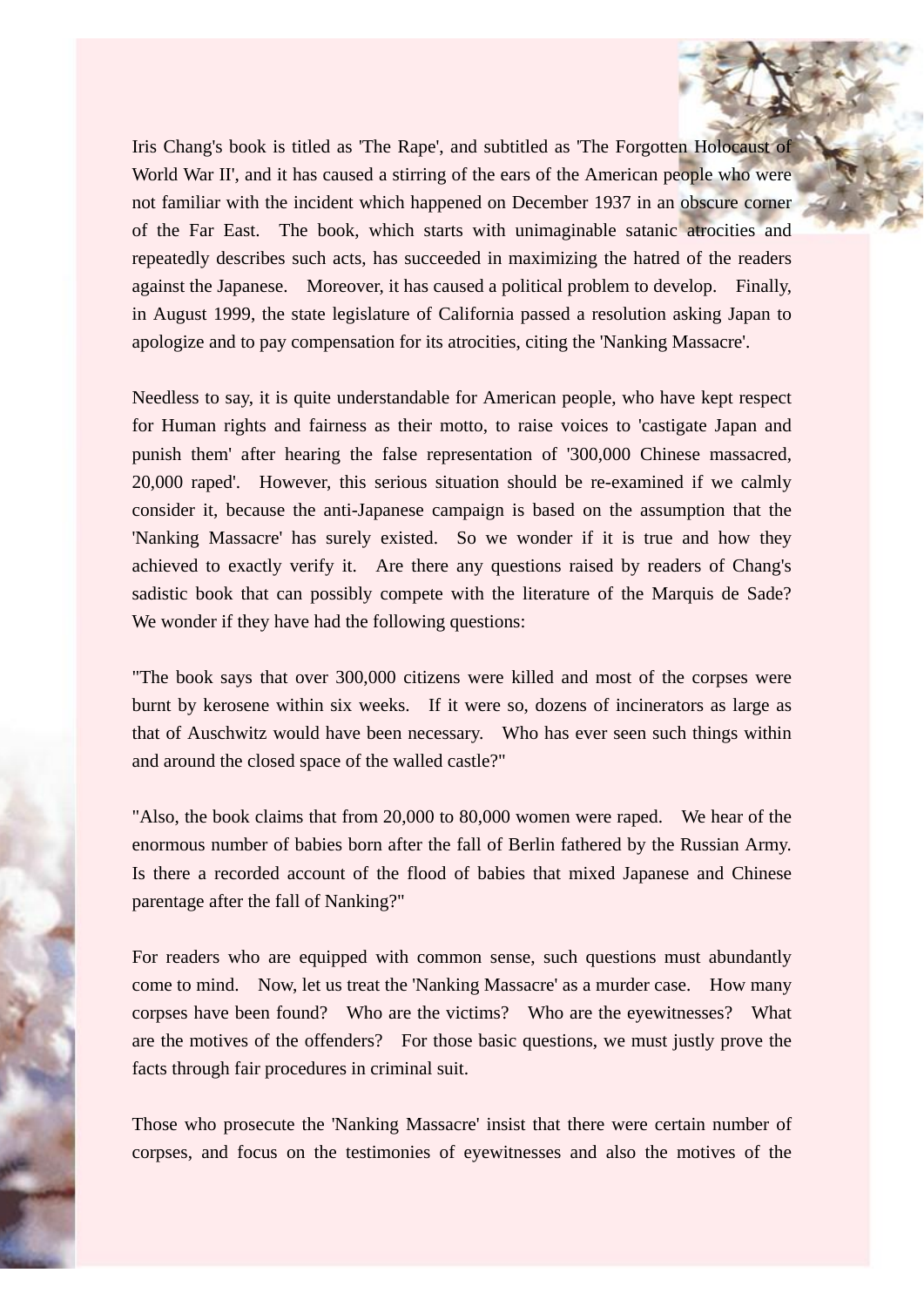offenders. However, the admissibility and probative value of such claims and evidence are not acceptable in the courts of the civilized Nations. Surprisingly, these facts have never been known to the western world. But only the false propaganda, which claims that the horrible incident (Nanking Massacre) occurred, is now becoming established in the U.S., as the anti-Japanese activists intended.

For that reason, we have started the following legal approach. Namely, we have tried to treat the so-called 'Nanking Massacre', which was said to have been committed by the Japanese Army during the six weeks starting from December 13, 1937, as a 'murder case (including looting and rapes)'. Also, we have tried to precisely examine whether the crime had been proved or not and objectively verify the fact, using a method based on the Criminal Procedure Act, in view that the Prosecution has responsibility to adduce evidences to show the committed crimes.

In other words, our objective is not to prove that there was no 'Nanking Massacre', but to specify the fact that the testimonies, which claim that there was the 'Nanking Massacre', are not substantiated at all. And we take a position whereby all the facts would become clarified by doing so.

However, as for the Prosecution, all we would like to say is that we are not confronting Iris Chang's The Rape of Nanking. Instead, our debate will be focused on the claims of the CCP (the Chinese Communist Party). The reason is that Iris Chang's view is based on the claims of the CCP. We perceive that the origin of the message in the anti-Japanese networks, which press Japan to take responsibilities for war crimes, lies in the CCP**[3](#page-4-0)**

Our objections may appear to the readers rather too mild. But, the Japanese culture, which has produced the serenity of the Noh play and the Tea ceremony, may be quite opposite contrasted with the Chinese culture, which is festively decorated with gongs and firecrackers. The peculiar Chinese fantasy of such expressions as '30,000 feet of

<span id="page-4-0"></span><sup>&</sup>lt;sup>3</sup> The very cause of which Iris Chang was motivated to write her book, called The Rape of Nanking was when she attended the Global Memorial Conference of the 57th Anniversary of the "Rape of Nanking"' held in California, in 1994, sponsored by the 'Global Alliance for Preserving the History of World War II in Asia'. This Alliance was centered to develop the sales campaign of her book, and to pursue the movement of accusation within the U.S. against the war crimes committed by Japan. This Alliance also held a forum, called 'International Citizen's Forum on War Crimes and Redress' at the Japan Socialist Party's Headquarters in December 1999. To this forum, many researchers sponsored by the CCP attended, and this proved that they were cooperating with the CCP to develop the movement of accusation against the war crimes committed by Japan.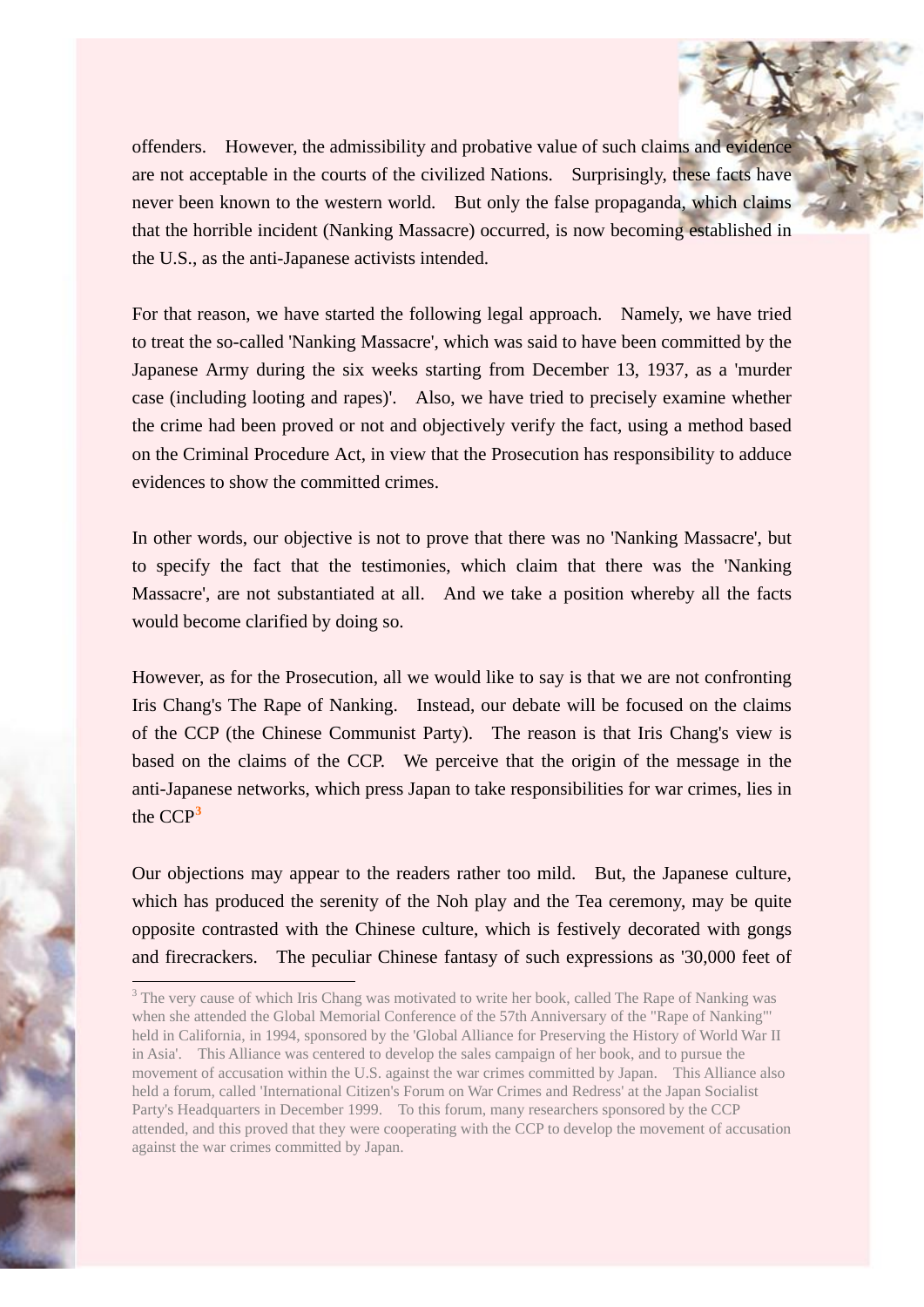long white hair' may have produced The Rape of Nanking, and in the opposite manner, we would like to develop our arguments in brief and strictly.

For a half century after World War II, Japan has kept silence whenever and however we were falsely accused of this problem. Here, we would like to break the silence for the first time. We will not scream like the Chinese, but set forth our views purely and fairly as an accused standing in the dock of a courthouse, speaking in a low tone of voice, asking the fair judgment of the readers.

> TAKEMOTO Tadao Emeritus Professor of the University of Tsukuba Visiting Professor of College de France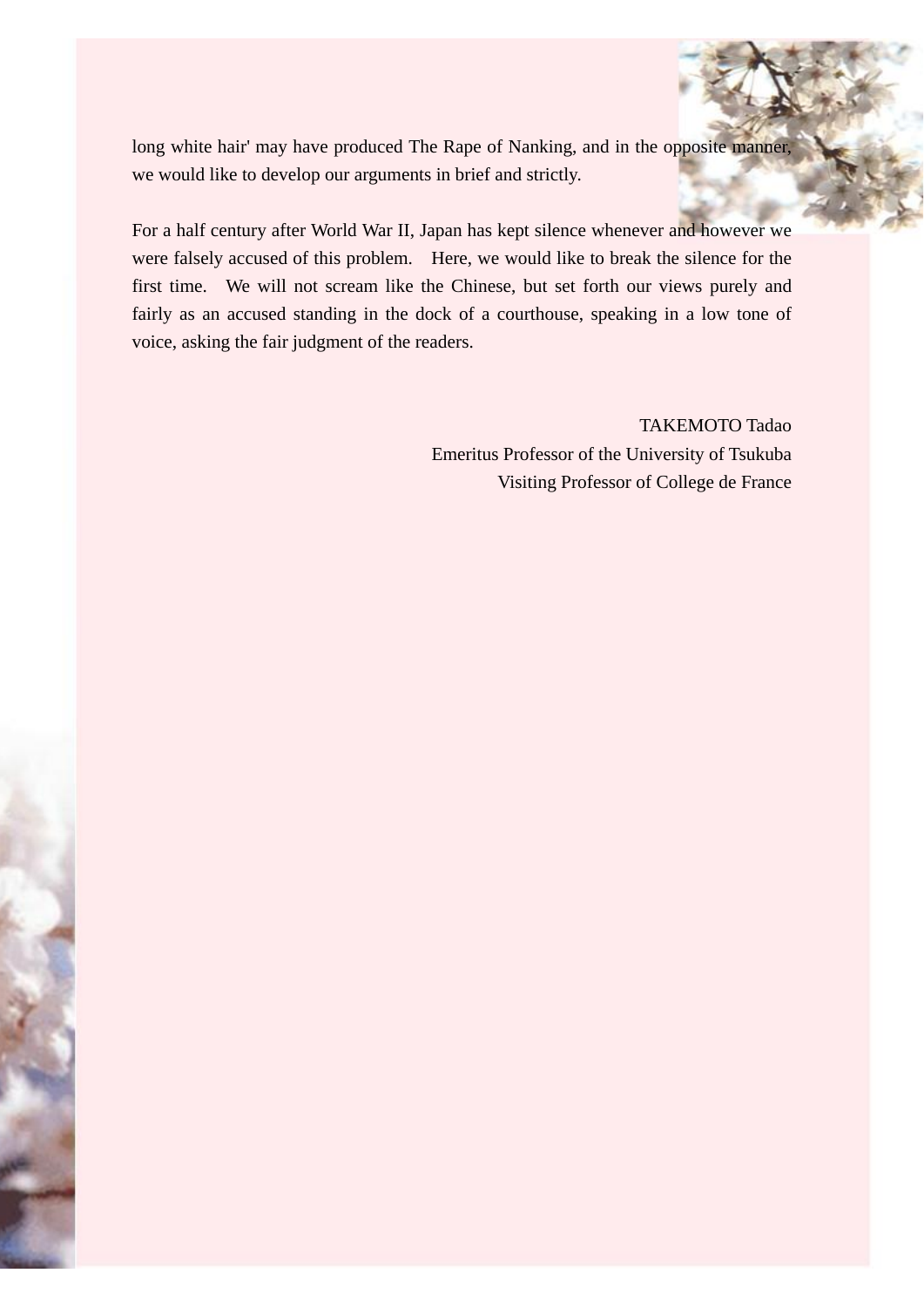

#### **MAP 2 China in 1937**

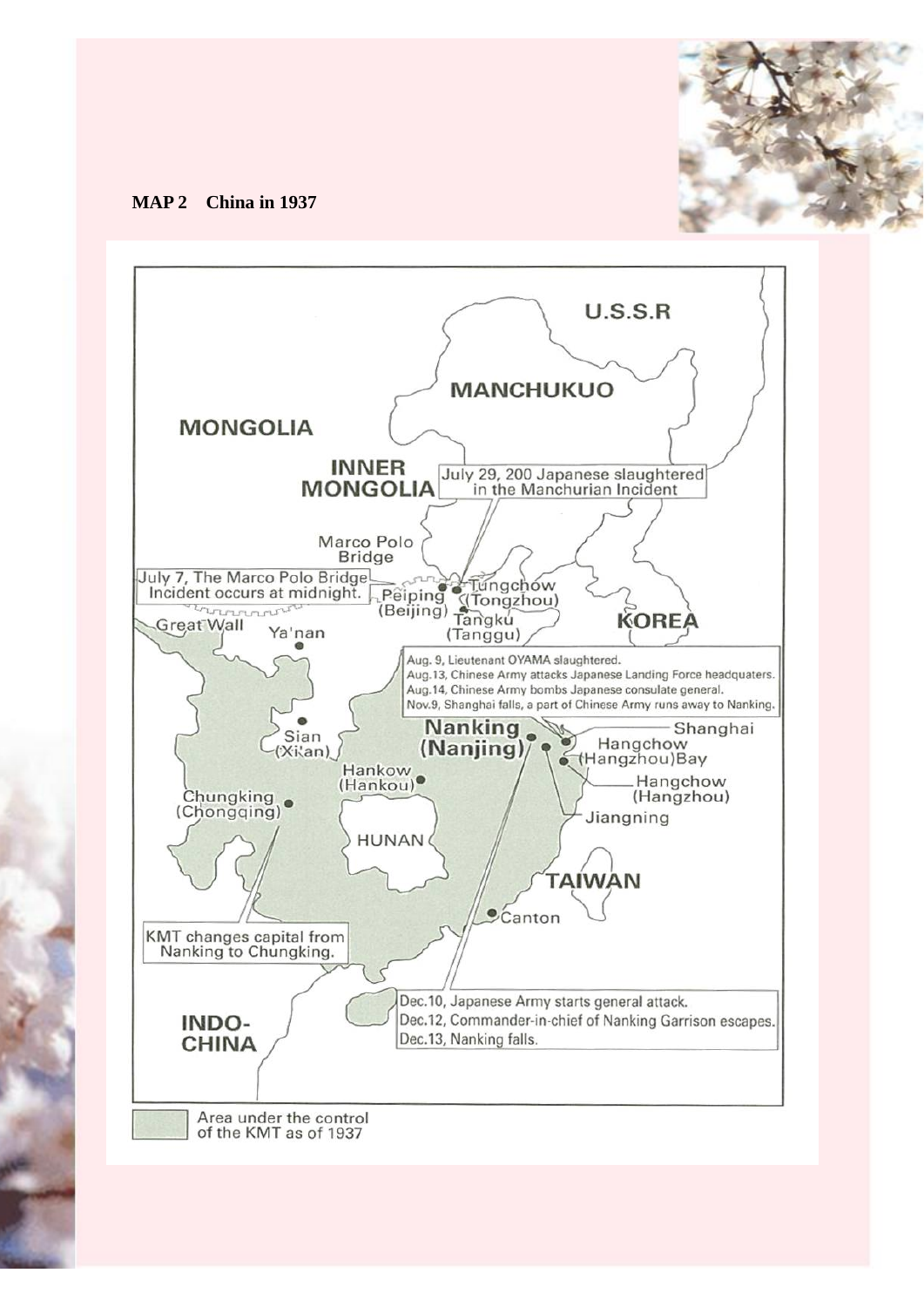

## **Chapter I**

### **WHAT WAS THE 'NANKING MASSACRE'?**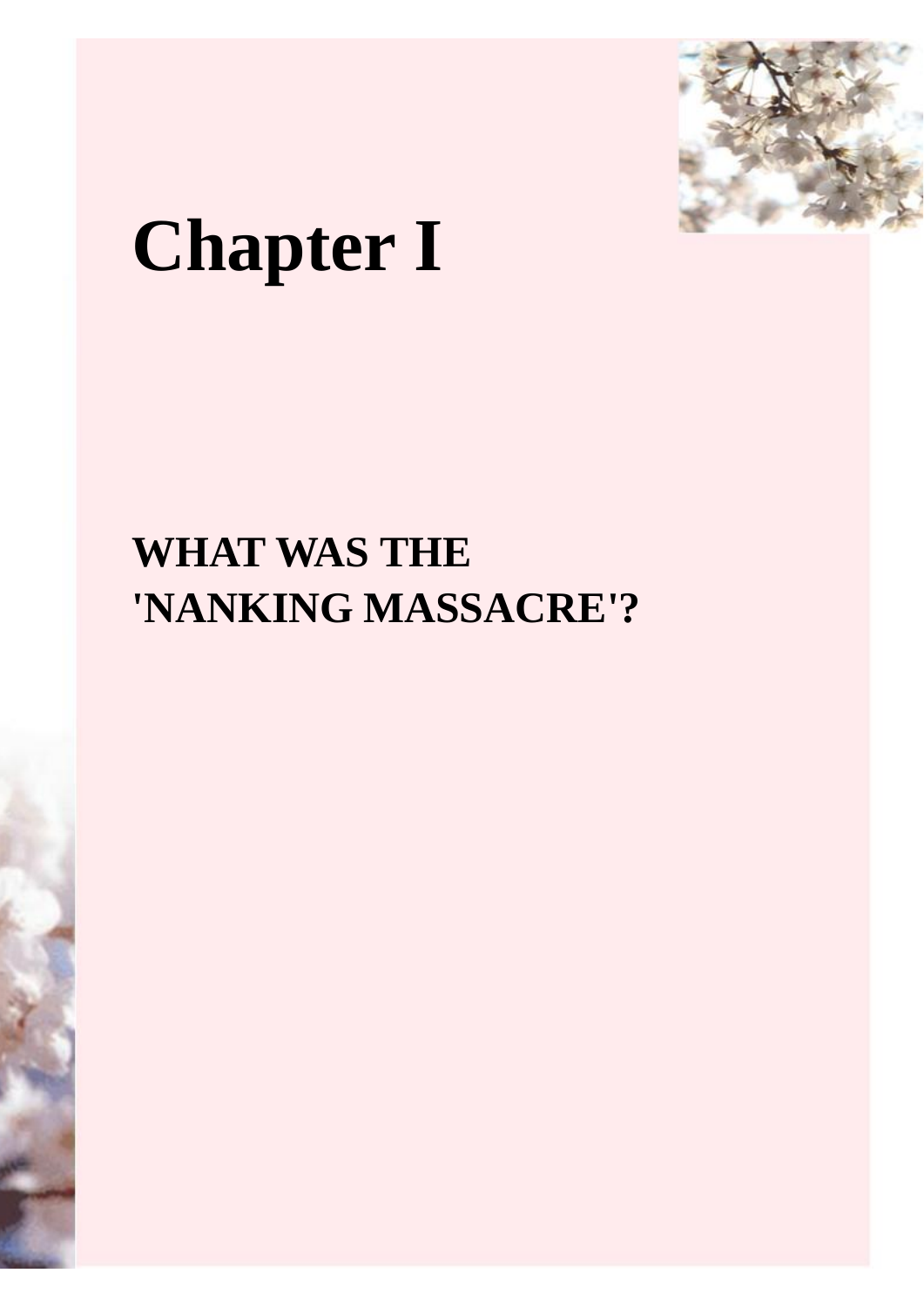#### **1. The Road from Shanghai to Nanking**

 $\overline{\phantom{a}}$ 

Before discussing the so-called 'Nanking Massacre', we would like to briefly clarify the fact and the reason why the Japanese Army had to capture Nanking (Nanjing) in December 1937.

#### **From the Marco Polo Bridge Incident to the second Shanghai Incident**

In September 1931, the Manchurian Incident occurred. Even after the Manchukuo Government was established in March 1932, the Japanese and Chinese Armies engaged in battles repeatedly along the Great Wall that was the boundary between China and Manchuria.

Two months after Japan's withdrawal from the League of Nations in May 1933, the cease-fire agreement was concluded at Tangku (Tanggu) and the demilitarized zone was established in North China, and it resulted in the withdrawal of both troops. Since then, there were no major conflicts recorded. At least for four years, a temporal peace was obtained.

The Kuomintang (KMT, or Nationalist) Party,**[4](#page-8-0)** which was led by Generalissimo Chiang Kai-Shek, started the fifth 'Bandit Suppression Campaigns'**[5](#page-8-1)** in October 1933, which had been prepared since the time of the Tangku Agreement, and pushed the CCP into the frontier region of Ya'nan by 1935. However, in 1936, due to the out-break of Sian (Xi'an) Incident,**[6](#page-8-2)** the KMT chose a different path against

Coming at a time of growing patriotic resentment against Japanese aggression, the stepped-up demands

<span id="page-8-0"></span><sup>&</sup>lt;sup>4</sup> The KMT, which in essence was the government of the Republic of China, represented a loose alliance of militarists, bureaucrats, landlords and commercial interests

<span id="page-8-1"></span><sup>&</sup>lt;sup>5</sup> 'In five major 'Bandit Suppression campaigns,' stalling in December 1930 and lasting until 1935, Chiang Kai-Shek attempted to exterminate the Communist forces in China. These campaigns were launched as follows: (1) December 1930; (2) May 1931; (3) June 1931; (4) April 1933; (5) October 1933.

<span id="page-8-2"></span><sup>6</sup> United States. Dept. of States, United States relations with China, with special reference to the period 1944-1949 (Washington. D.C., U.S. Government Office, 1949) read as follows:

In January 1936 the Chinese Communist Party publicly offered the "hand of friendship" to Generalissimo Chiang Kai-Shek if he would take up aims against Japan. On August 26, 1936, the Chinese Communist Party proclaimed to the Kuomintang, "we are prepared to form a strong revolutionary united front with you as was the case during... the great Chinese Revolution of 1925-1927... [that] is the only proper way to save our country today."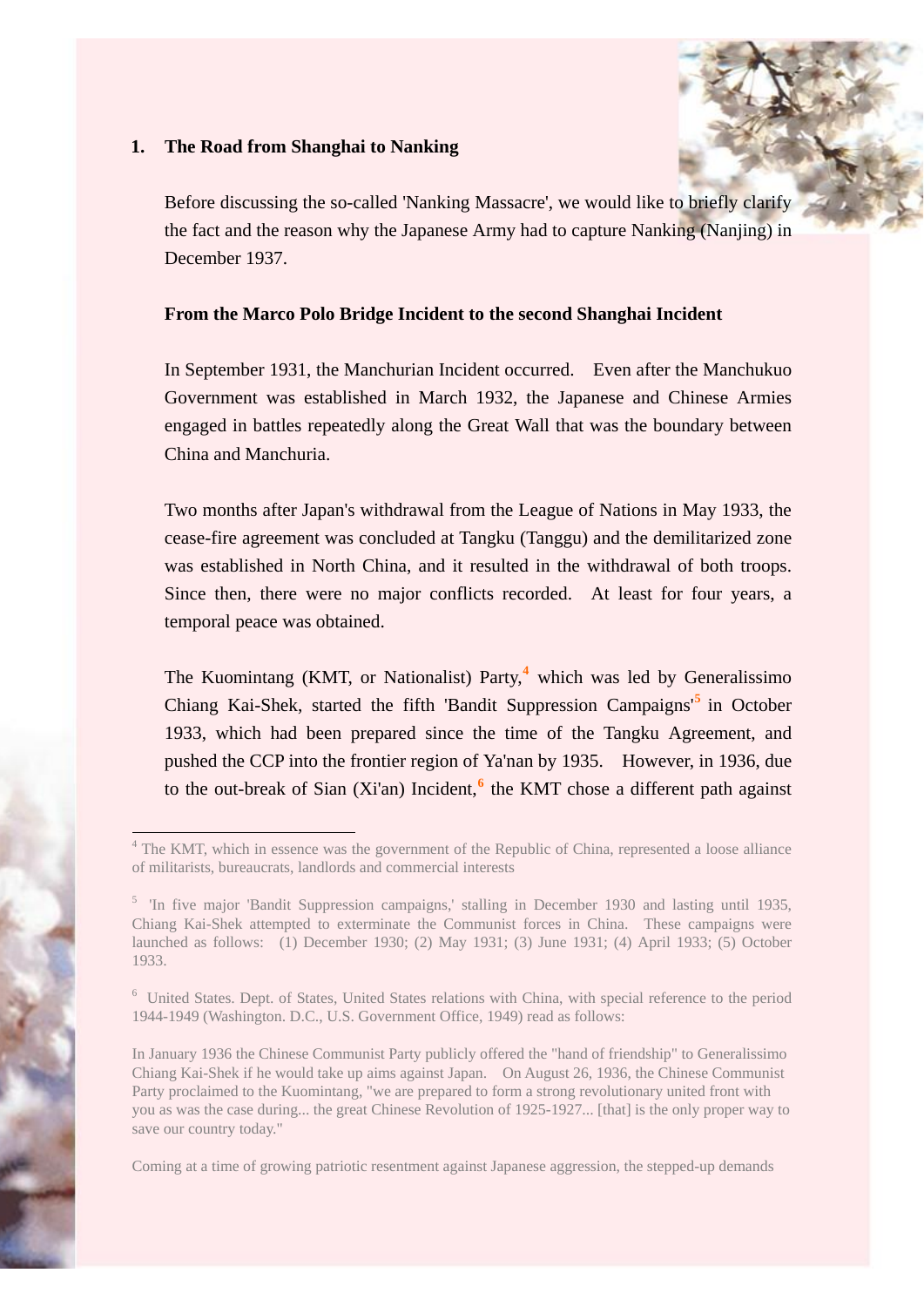Japan. This was what was called 'Anti-Japanese United Front'. The Marco Polo Bridge Incident occurred in such intensified circumstances.

During that time, due to the occurrence of the Boxer Rebellion, the U.K., the U.S., France, Italy, and Japan had a military agreement (Final Protocol Relating to the North China Incident) with Manchu China (Qing Dynasty) in 1901, and were allowed to station their troops in the suburbs of Peiping (Beijing) for the protection of their residents.**[7](#page-9-0)**

On July 7, 1937 based on the protocol, the Japanese Army was having field practice at night near Marco Polo Bridge. Suddenly, several shots were fired against the Japanese troops from the directions where the Chinese troops were staying. This caused a major conflict between Japan and China. This was the start of the unfortunate incident, called the 'Marco Polo Bridge Incident'.

Japan had no intention of starting the war against China, and immediately ordered the front army not to expand the battle beyond and cease fire swiftly and peacefully, as the Emperor Showa (Hirohito) so strongly wished.<sup>[8](#page-9-1)</sup> The cease-fire agreement was reached in four days. However, China broke the agreement. Japan reluctantly dispatched three more divisions on July 27 to North China.

<span id="page-9-0"></span>7 The Boxer Protocol read as follows :

for a "united front" by the Chinese Communist Party were an effective propaganda weapon for use against the troops to which the National Government had assigned the task of "bandit suppression" in northwest China. By the end of 1936 the army of Chang Hsueh-liang, the former warlord of Manchuria, was in no mood to fight against the Communist forces. In December 1936 the Generalissimo and his staff visited Sian in Shensi Province to map out a sixth "Bandit Suppression" campaign. Rather than carry out Nationalist orders to resume operations against the Communists, Chang Hsueh-liang decide to "arrest" the Generalissimo.

Articles 9. The Chinese Government has conceded the right to the Powers in the Protocol annexed to the letter of January 16, 1901, to occupy certain points, to be determined by an agreement between them, for the maintenance of open communication between the capital and the sea. The points occupied by the powers are:

Huang-tsun, Lang-fang, Yang-tsun, Tientsin, Chun-liang-cheng, Tang-ku, Lu-tai, Tang-shan, Lan-chou, Chang-li, Chin-wang-tao, Shan-hai-kuan. (How the Far Eastern War was begun edited by Shuhsi Hsu, Shanghai: Kelly & Walsh, Limited, 1938, p.19.)

<span id="page-9-1"></span><sup>&</sup>lt;sup>8</sup> On July 11, 1937, when hearing that Lieutenant General KOHZUKI Kiyoshi was assigned as the Commanding General of the Expeditionary Army in China, the Emperor Showa (Hirohito) said to his Chamberlain USAMI, "directly tell General KOHZUKI the non-expansion policy, and also be aware of the sensitive situations which many foreign interests entangle." And, the Imperial letter was sent to the General. (KOJIMA Jo, The Emperor Showa M, pp. 189-190.)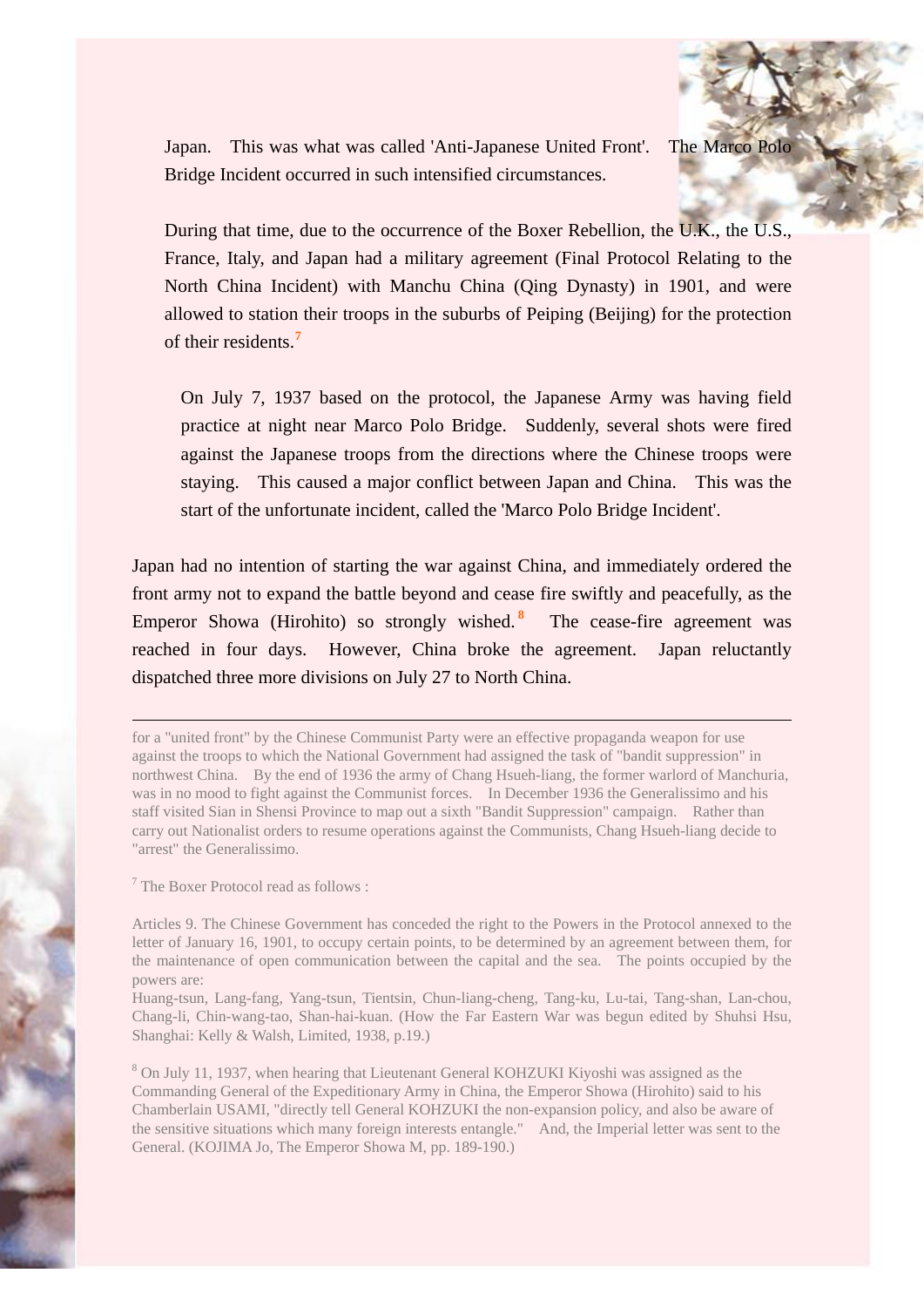

**Chart 1 The background to the second Shanghai incident** 

On the 29th, in the city of Tungchow (Thongzhou), some 250 Japanese residents were murdered by the Chinese troops, and this incident was being called the 'Tungchow Massacre'**[9](#page-10-0)** .

<span id="page-10-0"></span><sup>&</sup>lt;sup>9</sup> On July 29, 1937, some 3,000 Chinese soldiers proceeded to raid Japanese shops, inns, and private homes. Approximately 250 of the 380 Japanese residents of Tungchow were slaughtered.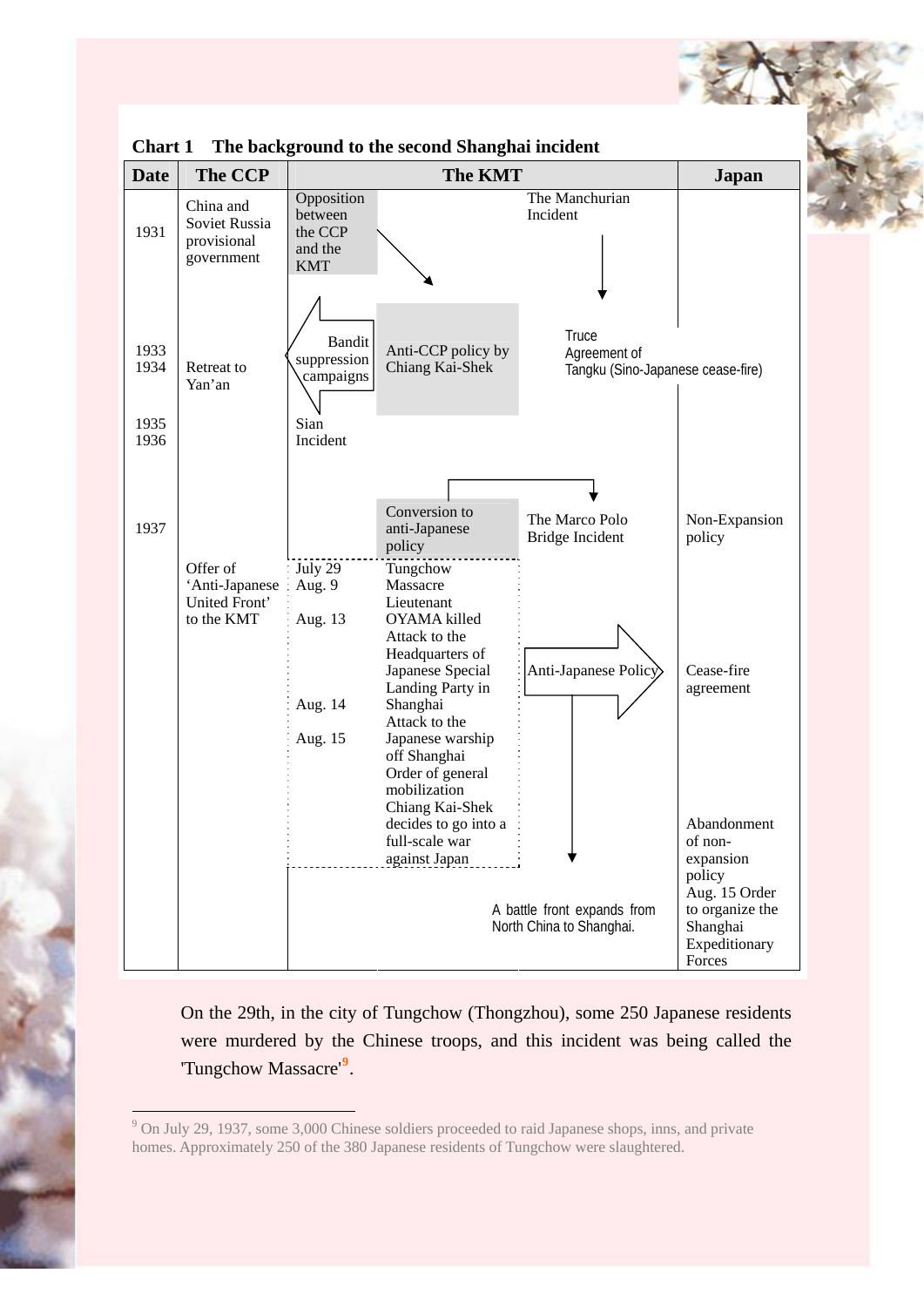In August 1937, the Japanese government formulated the peace proposal. Both the Japanese Army and Navy agreed to this peace proposal. What this proposal implied was that all the interests Japan had acquired since the Manchurian Incident should become nullified. This was indeed a drastic concession, which Japan had ever conceded.

However, the peace negotiation between Japan and China crumbled immediately due to the incident in which two soldiers were slaughtered in Shanghai on the very day the peace negotiation started in Shanghai between Japan and China.

The KMT was building up their troops in great number in Shanghai. During that time, there were a large number of Japanese residents. To defend them, there was only one defending unit consisting of 4,000 combatants. To the Japanese unit, the KMT sent a numerically far superior number of troops consisting of thirty divisions on August 13. Thus, the war expanded to Shanghai.

Japan organized the Shanghai Expeditionary Forces, and deployed them to Shanghai. By that time, Japan had abandoned the existing non-expansion policy.

Chiang Kai-Shek was successful in luring the Japanese Army into Shanghai, where the Chinese units, well trained by the cooperation of German military advisors,**[10](#page-11-0)** were stationed. (The second Shanghai Incident)

#### **From Shanghai to Nanking**

 $\overline{\phantom{a}}$ 

In Shanghai, the Japanese Army continued to suffer from the enemy suppression. On November 5, Japan had to deploy the  $10<sup>th</sup>$  Army at the northern bank of the Hangchow (Hangzhou) Bay, and encircled the Chinese Army. As this operation was successful, most of the Chinese Army had to withdraw from Shanghai and a part of the army moved to Nanking on the 9th. On the 7th, two days prior to this event, the Central China Area Army was organized under the direction of

<span id="page-11-0"></span><sup>&</sup>lt;sup>10</sup> Karl Drechsler, "Deutshland-China-Japan 1933-1939", Das Dilemma tier deutschen Femoslpolitik (Berlin: Akademie-Verlag, 1964)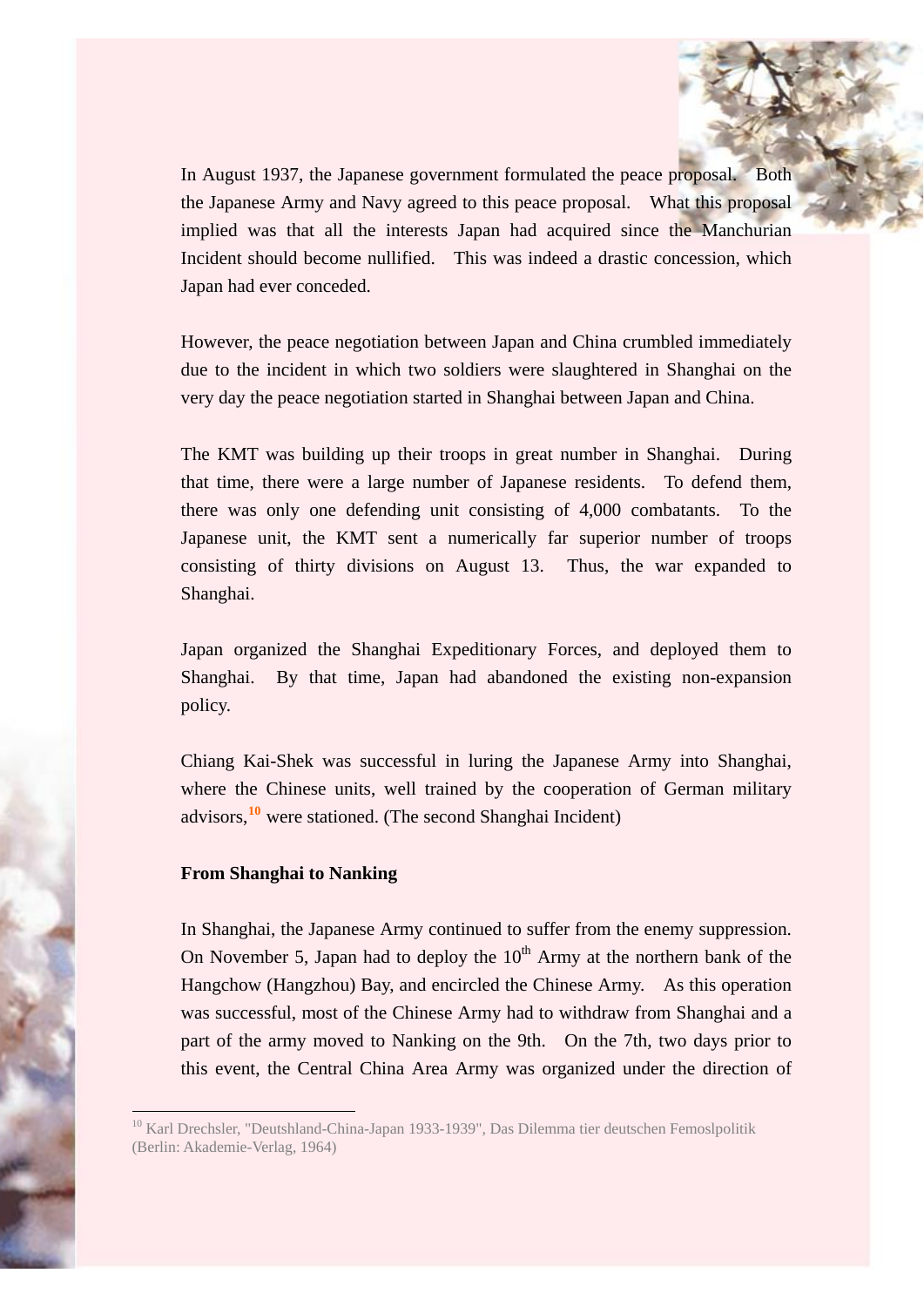MATSUI Iwane, combining the Shanghai Expeditionary Force and the 10th Army. This army was ordered to capture the city of Nanking.

During this period, the Japanese government had desired to cease fire, and asked the German government to intervene in a peace settlement. Under the advice of the German government, Oskar Trautmann, the German ambassador to China, tried to negotiate with the KMT, but this peace negotiation could not be settled.

The city of Nanking then was a castle city, surrounded by the rampart of 12 meters high, and of 6 to 12 meters thick, and occupied the total area of about 35 square kilometers. On November 14 and 15, the KMT held an operation conference and discussed whether they should defend the city, or abandon the city and fight in another place. At the conference, the majority expressed their opinions to abandon the city.

Von Falkenhausen, the chief of the Military Advising Group of Germany, agreed to their opinions. But, Chiang Kai-Shek insisted on defending the city. Chiang Kai-Shek appointed Tang Sheng-zhi as the commander-in-chief of the Nanking Garrison (Nanking Defense Force), and ordered him to reinforce the wall and destroy citizen's properties outside the wall as the Chinese traditional tactics of the 'Scorched-earth policy<sup>'[11](#page-12-0)</sup>, not letting the Japanese Army take advantage of them.

American correspondent F. Tillman Durdin, described this scene from Nanking on December 8, in the December 12 edition of the New York Times:

The burning of obstructions within the defense zone by the Chinese continued. Palatial homes of Chinese officials in Mausoleum Park district were among the places burned late yesterday.

The city was ringed by a dense pall of smoke, for the Chinese also continued to bum buildings and obstructions yesterday in towns in a ten-mile radius.

This correspondent, motoring to the front, found the entire valley outside

<span id="page-12-0"></span><sup>&</sup>lt;sup>11</sup> The so-called 'Scorched-earth policy' was namely a Chinese traditional tactic by which everything of valuable such as assets and houses in the field would be burnt down so that nothing might be left for enemy.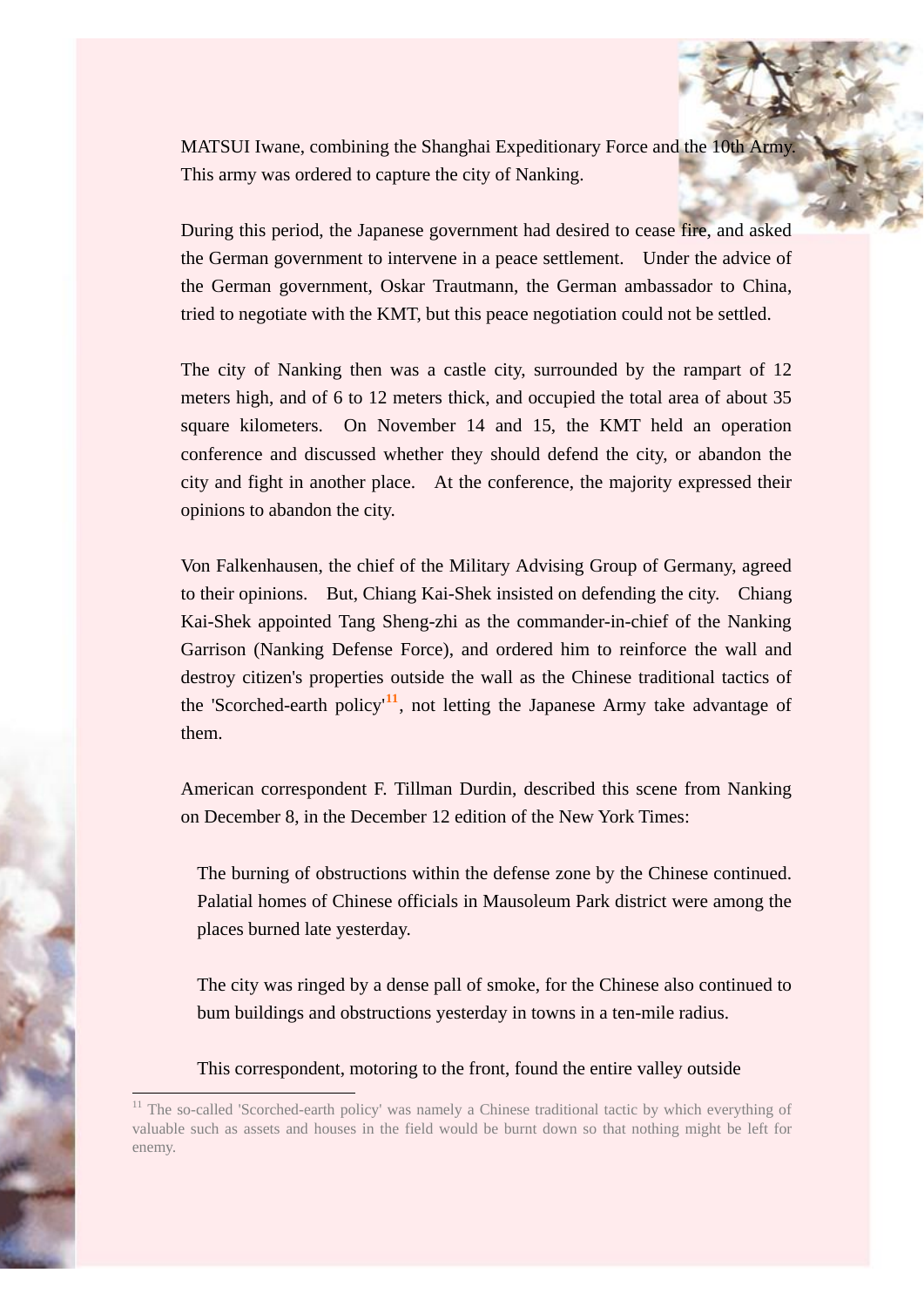

#### **Table 1 Japanese and Chinese Army**



Chungshan Gate, southeast of Mausoleum Park, ablaze. The village of Hsiaolingwei, along the main highway bordering the park, was a mass of smoking ruins, and inhabitants who had not evacuated days before were streaming toward Nanking carrying their few miserable belongings and occasionally pausing to take last sorrowing looks at their former homes.

On the 16th, Chiang Kai-Shek declared his intention to move the capital from Nanking to Chungking (Chongqing) so that all of the government offices would be withdrawn by the 21st. Also, on November 27, all the foreign residents were asked to evacuate from the city. Then, the government high officials and the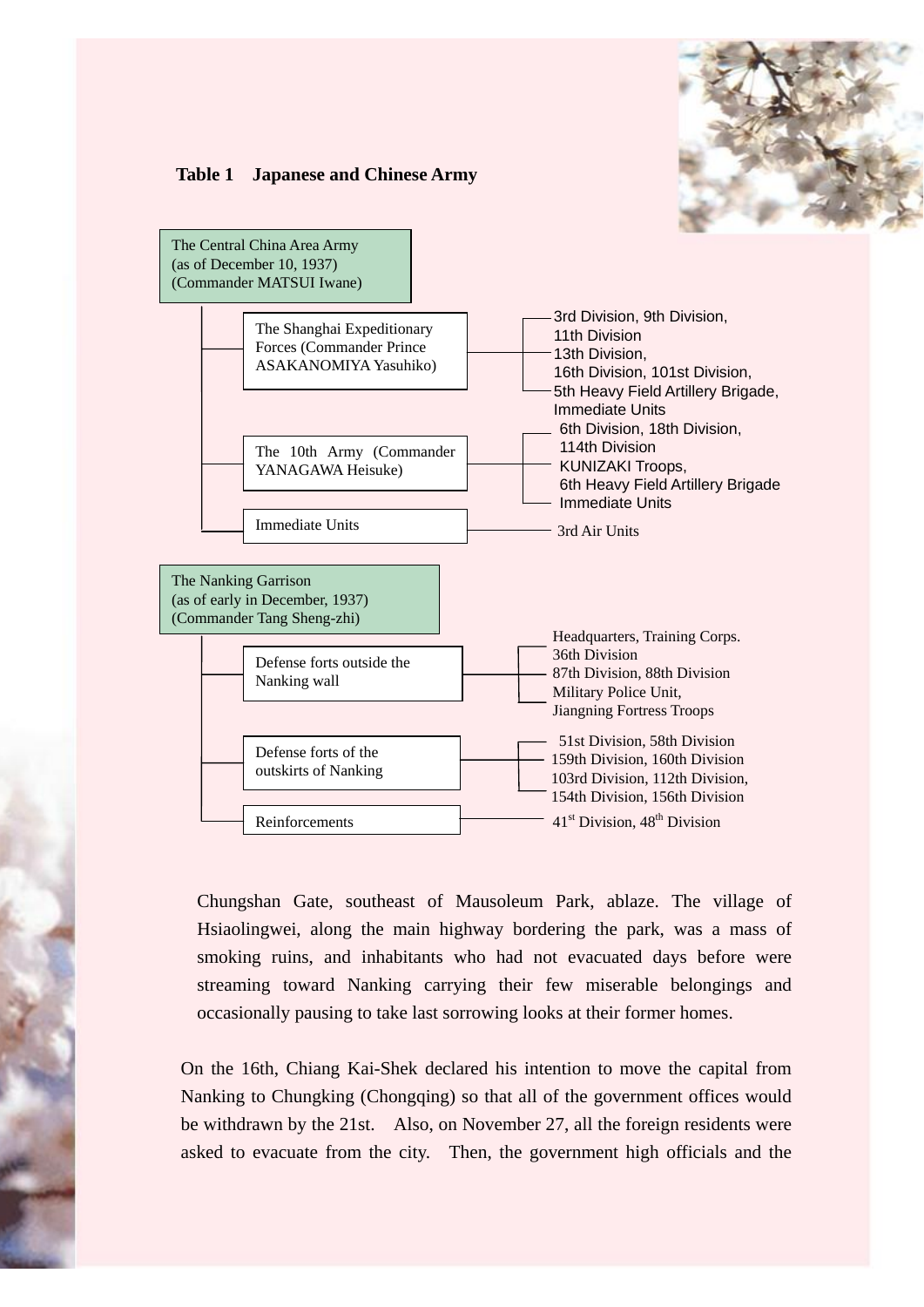wealthy started getting away from the city, carrying their valuables and furniture.**[12](#page-14-0)**

#### **Seven-days Nanking Battle**

 $\overline{\phantom{a}}$ 

Within the city wall was the Nanking Garrison, together with the remaining citizens. In order to protect the citizens, the 'International Committee of the Nanking Safety Zone' (Non-government organization, here after 'the Safety Zone Committee') was organized by the remaining sixteen westerners on November 22. This Safety Zone contained eighteen refugee camps, and was located in rhombic shape area of 2 miles in length and 1 mile in width in the central Nanking. This area of 3.8 square kilometers, which was corresponded to 11% of the whole Nanking city, was comparable in size to New York's Central Park.

On December 1, the Safety Zone Committee (John Rabe was the chairman) requested both Japanese and Chinese authorities not to attack the Safety Zone. Previously, in Shanghai, there was a case in which the Japanese Army avoided the attack of the Safety Zone set by a French Catholic priest, since the cooperation was offered by the French troops stationed there.**[13](#page-14-1)**

However, Tang Sheng-zhi ignored the request, and decided to establish the

In other cities than Nanking where the Chinese Army retreated, public functionaries of municipal offices or local personages remained behind the military retreat and coordinated between the incoming Japanese Army and the general public, so that their presence resulted in making smooth relations between the Japanese Army and the general public.

When Nanking surrendered the city was completely in a state of anarchy. On 17th, right after the occupation, I witnessed the following:

When the Chinese commander of the Nanking Garrison retreated before Nanking surrendered, all the military and civilian organs disappeared and officials absconded from the city all together. Neither a municipal government nor a police organ existed. No responsible person relating to the municipal administration was available. All the stuffs necessary for a daily administration such as documents to record resident registration and real estate were taken away. The police department was dissolved and no policeman was witnessed. Only a couple of private guard men belonging to each Embassy and legation were seen on respective premises. {The Tokyo War Crimes Trial', pp. 21457-21458.)

<span id="page-14-1"></span><sup>13</sup> To put it more precisely, since Chinese stragglers in Shanghai took refuge in the Safety Zone, the Japanese Army tried to mop up the Safety Zone. However, these stragglers immediately ran into the French concession bordering the Safety Zone, so that the Japanese Army could not arrest them.

<span id="page-14-0"></span><sup>&</sup>lt;sup>12</sup> HIDAKA Shinrokuro, the councilor of the Japanese Embassy to Nanking at that time, testified in his affidavit in the IMTFE as follows: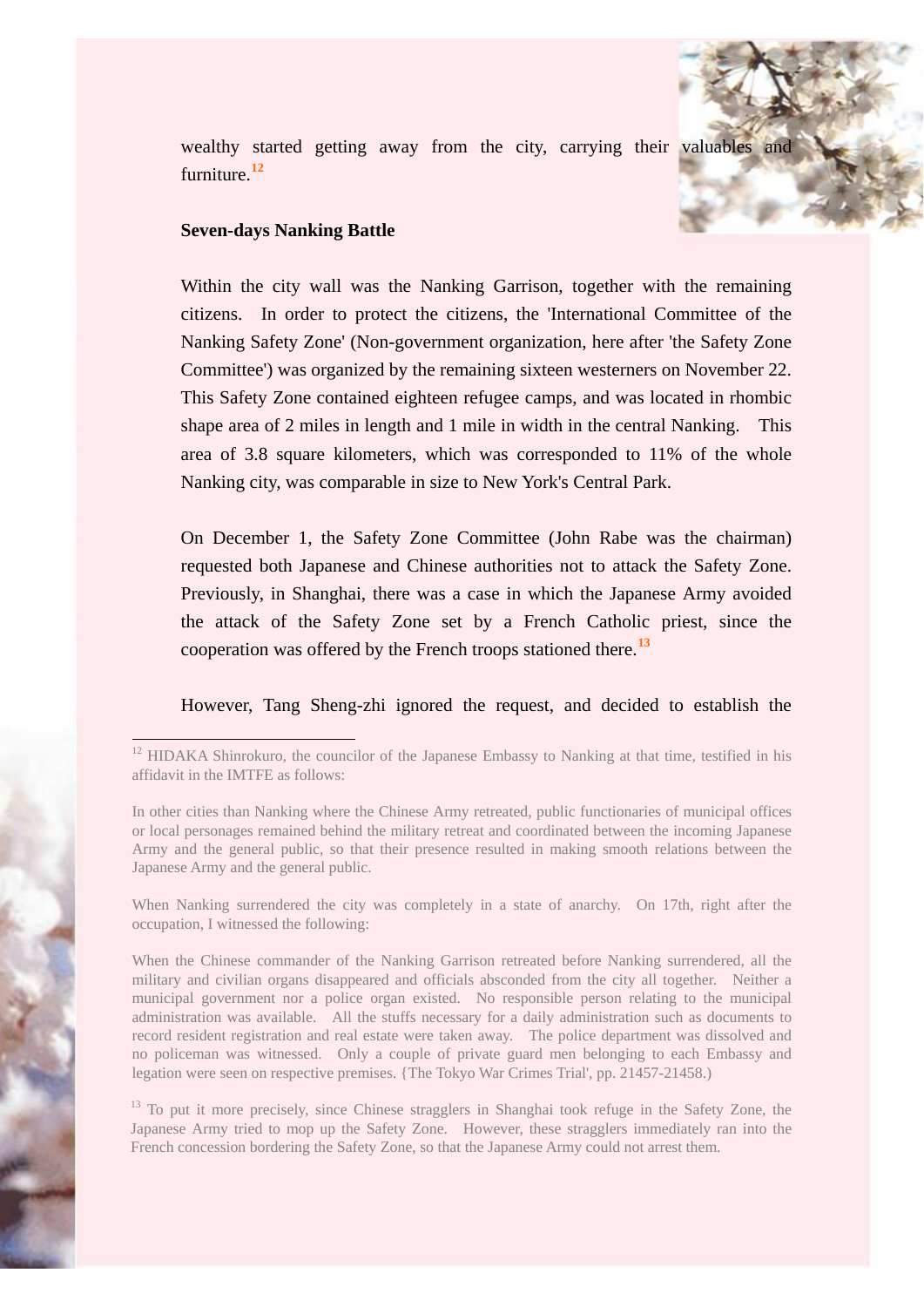'Refugee Zone' in order to receive all of the refugees.

The Japanese Army also refused the Safety Zone Committee's request for the following reasons:**[14](#page-15-0)**

- 1. The Safety Zone was separated only by the landmarks. Therefore, the Chinese soldiers could easily penetrate the Safety Zone.
- 2. Within the Safety Zone, there were many residences of Chinese officers.
- 3. The neutrality of the Safety Zone of Shanghai was kept, owing to the voluntary cooperation offered by the French troops.

However, in the case of Nanking, the Safety Zone Committee was not vested by military power, and there was no guarantee to keep the neutrality by protecting from stragglers' coming in.

<sup>14</sup> HIDAKA Shinrokuro testified in the IMTFE as follows:

<span id="page-15-0"></span>The Japanese Army did not officially approve the above-mentioned zone, the so-called 'Safety Zone." The reasons were (I) that the location was thought inconvenient for safekeeping, from a tactical point of view, in case of a battle in the city (2) that high ranking Chinese officers and their staff lived there, (3) that the committee did not have enough power to keep defeated Chinese soldiers and other undesirable persons out of the zone and to maintain its 'neutrality.' (The 'Safety Zone' in Shanghai was considered to differ on these points and was approved by the Japanese Army.) (The Tokyo War Crimes Trial, pp.21459-21460.)

The reason for which the plan (the Safety Zone in Shanghai) was approved by Japanese authorities was as follows:

<sup>(1)</sup> The Area was purely a Chinese town and it was clear that Father Jaquinot and other committee member were all impartial and disinterested.

<sup>(2)</sup> The committee would take in and protect non-combatant Chinese when there was a battle, and relief and protection would continue for a little while after the battle was over, but the committee would agree not to interfere in the government and supervision of the area, which was to be completely in the hands of the Japanese Army.

<sup>(3)</sup> As the authorities of French concession adjacent to the area willingly cooperated the committee was thought to have enough actual power to maintain 'neutrality' when there was a battle.

<sup>(4)</sup> Judging from the location of the area, it was believed possible to maintain 'safety' in the area despite there being a battle near here.

<sup>(</sup>The Tokyo War Crimes Trial, pp.21461-21463.)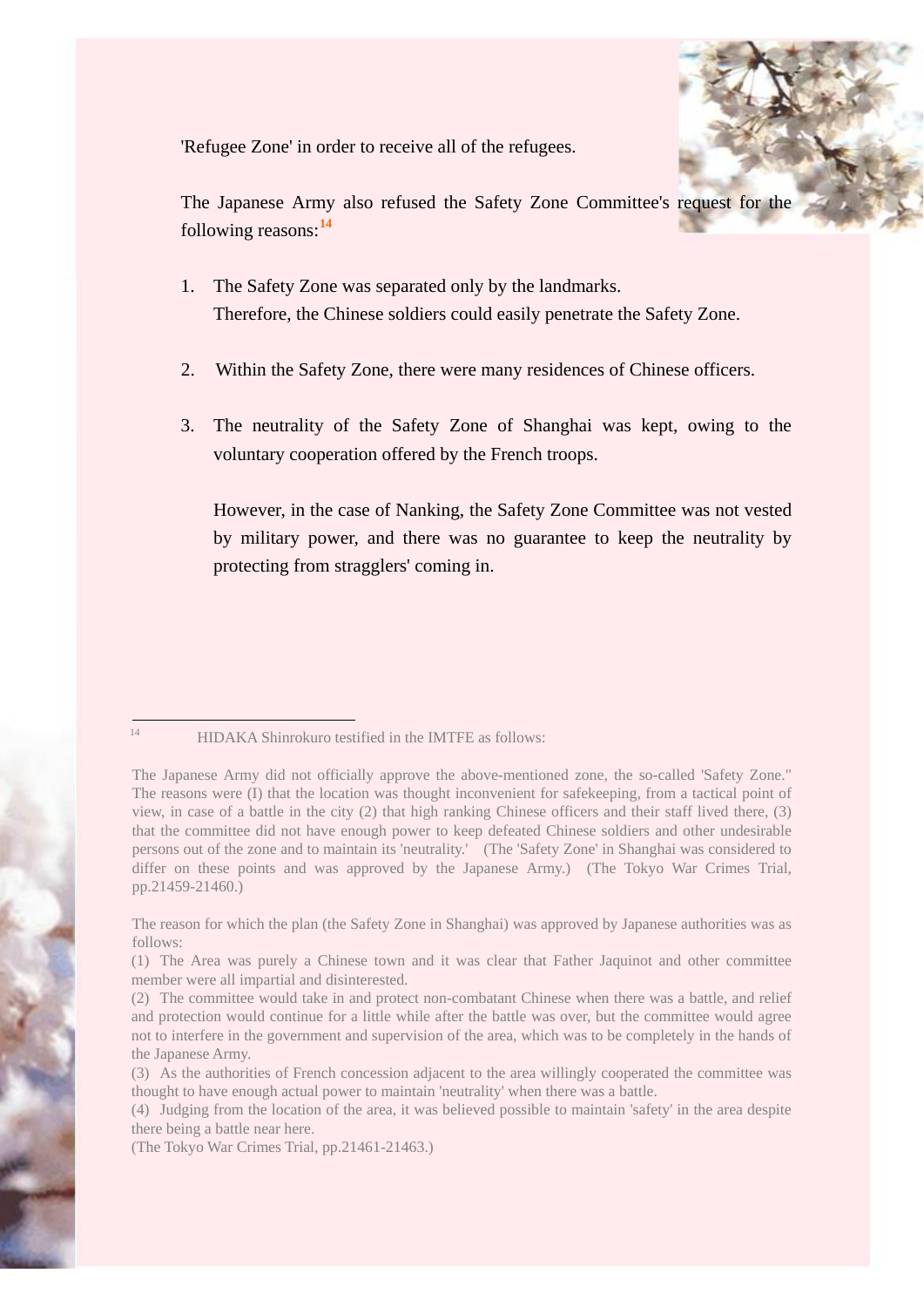



......... Refugee Zone (established by Chinese Army). Safety Zone (established by the Safety Zone Committee) **New Residential District** 

Warking Wall<br>\* The so-called 'Safety Zone' is different from 'Refugee Zone' established by Chinese Army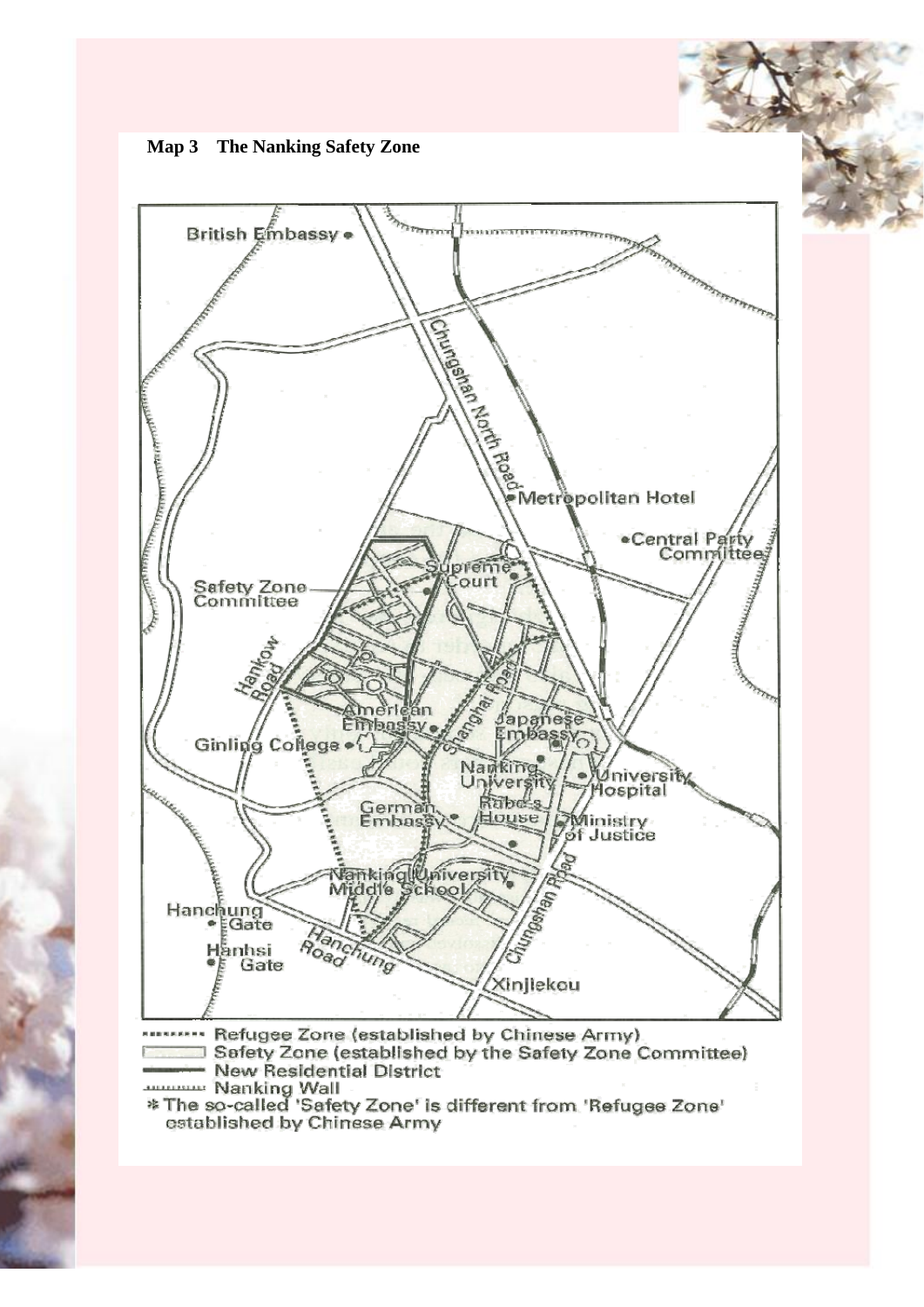As previously stated, Trautmann's peace negotiation did not produce the favorable result, so the Japanese Army decided to attack the city of Nanking on December 1, on the same day when the Safety Zone Committee made the request. On December 9, the Japanese Army scattered 'Bills advising surrender of the Chinese Army' into the city by the aircraft. The bills were made in cooperation with a scholar of international humanitarian law and the Chinese were informed of the principle of international humanitarian law as to an undefended or open city. The attack could have been avoided if the KMT had proclaimed Nanking a 'Defenseless City' according to the international humanitarian law.**[15](#page-17-0)** (Paris remained indestructible in this way during World War II.)

The KMT did not reply for this offer until at 1:00 p.m. on the 10th. Then, the troops opened fire. The Nanking Garrison fiercely resisted the attacks at the Chinese defense forts outside the wall of Nanking.

However, the Japanese Army occupied the main areas (such as Purple Mountain, Rain Flower Terrace, Military Academy, etc.) by December 12. By 8:00 p.m., Tang Sheng-zhi, ordering the Nanking Garrison to withdraw from the area quickly, left with his staffs officers. On December 7, Chiang Kai-Shek left Nanking in the early morning. As a result, the Nanking Garrison became disorganized. At dawn on the 13th, a part of the Japanese Army successfully entered the city. During the process of the entry, the Japanese troops were ordered not to damage the historical sites, such as Sun Yat-sen Mausoleum as well as the Safety Zone, in spite of the formal refusal against the request of the Safety Zone Committee.

The Nanking Garrison had been preparing the deliberate defense by setting barbed wires, laying mines and positioning machine-guns at many places around the city. Contrary to the Japanese Army's estimate, the resistance of the Nanking Garrison was relatively weak, and no street fights occurred within the city wall. By 10:00 p.m. of the 13th, the Japanese Army announced the 'Complete Occupation of the city of Nanking'. However, in the suburbs of the city, there were continuous battles fought between the Nanking Garrison and the Central China Area Army until the afternoon of the 14th.

<span id="page-17-0"></span><sup>&</sup>lt;sup>15</sup> The Hague Convention of 1905, Convention Respecting the Laws and Customs of War on Land, Article 26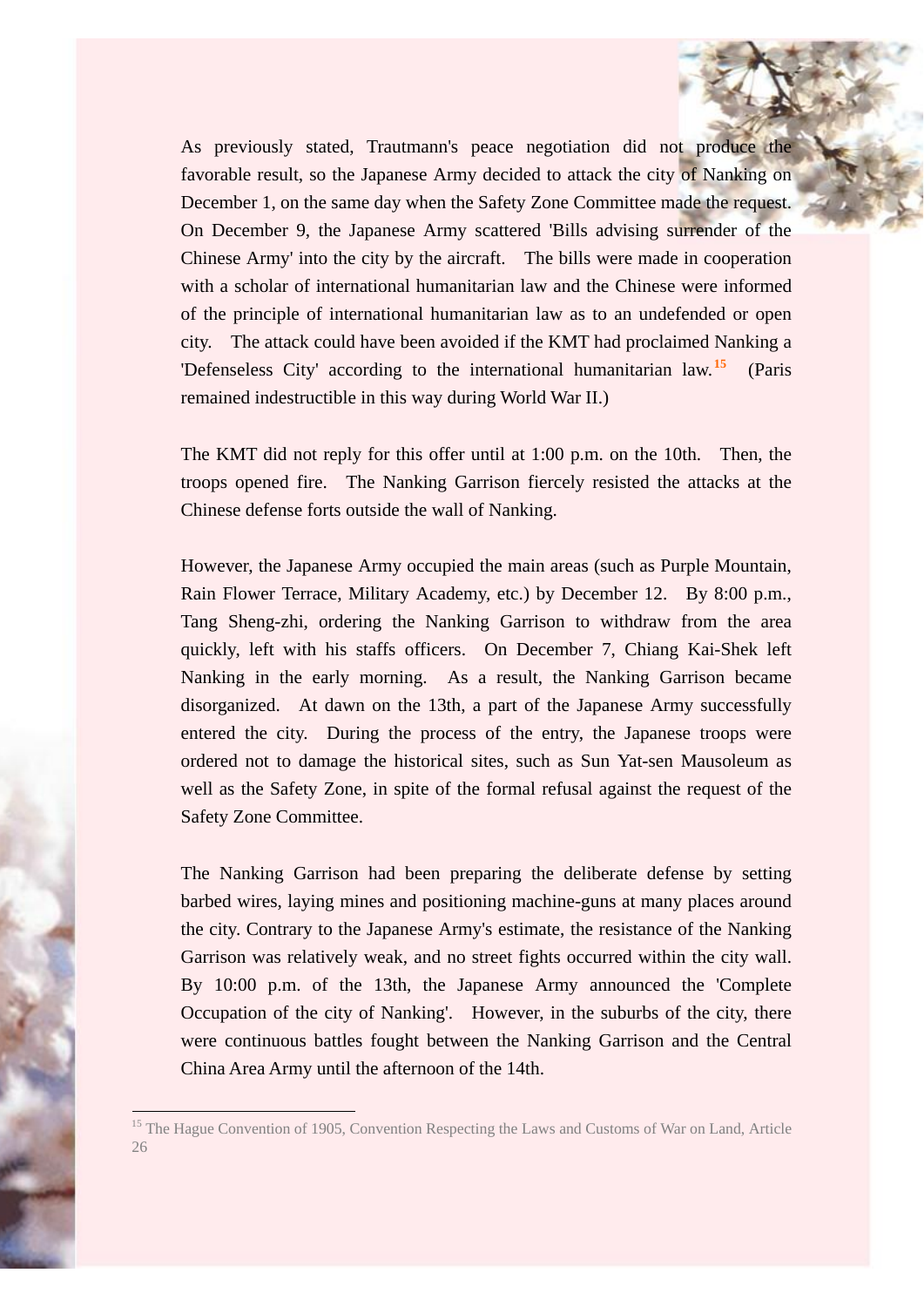#### **Chart 2 Japanese and Chinese policies to the Nanking Safety Zone**

December 1, 'The Nanking Safety Zone Committee (John Rabe was the Chairman)' which is organized by several civilians independently, requests both Japanese and Chinese authorities to respect the Safety Zone.

Japanese Army respects the committee's offer, but doesn't accept it. (But, Japanese Army is considerate about safety of the Safety Zone.)

Chinese Army sets up a Refugee Zone separate from the Safety Zone without regard to the Committee's offer. They build batteries and hide their soldiers inside the Safety Zone to disturb its neutrality.

#### **Reasons why Japanese Army didn't approve the Safety Zone**

- 1: Chinese soldiers can easily sneak into the Zone
- 2: There seems to be many Chinese officers hiding themselves inside the Zone.
- 3: The Committee has no practical power to disarm the stragglers of defeated troops.

As feared by Japanese authorities, many Chinese troops took refuge in the Safety Zone against the repeated requests to stop doing so made by the Safety Zone Committee. Many of them wore civilian clothes, yet they were still armed. They were called 'Plain-clothes soldiers.' According to the international humanitarian law, they could not be regarded as soldiers, but they were regarded as 'privately armed bandits', hiding their status of being regular soldiers.

The Japanese Army, after judging that the Nanking Garrison was preparing for guerrilla warfare, had to conduct the mopping-up operation for four days in order to capture the resisting soldiers, starting at dawn of the 13th and continuing through the 16th. The Japanese Army ordered all the operation troops to protect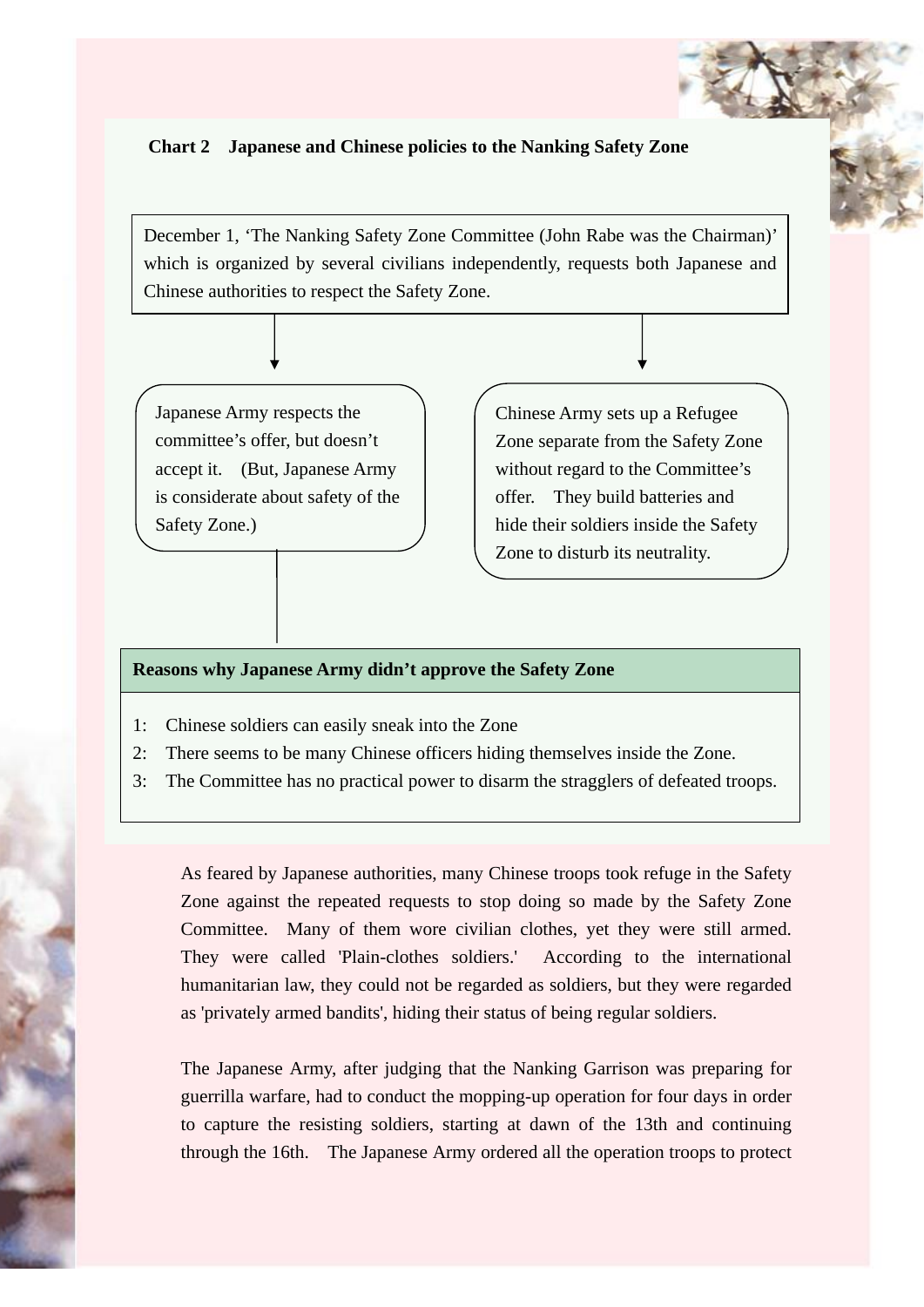the 'rights and interests of foreign residents,' and to strictly prohibit 'looting and arson,' and to capture the 'male and youth' suspected of being soldiers, and to treat 'all the citizens' with courtesy.

| <b>Date</b> | Process to the Fall of<br><b>Nanking</b>                                                 | <b>Battle</b>                          | The Mopping-up<br>Operation |
|-------------|------------------------------------------------------------------------------------------|----------------------------------------|-----------------------------|
| Dec. 9      | Japanese Army requests<br>Withdrawal of the Chinese<br>Troops.                           |                                        |                             |
| Dec. 10     | Chinese Army ignores<br>Japan's summons.<br>Japanese Army launches an<br>All-out attack. | 4 days                                 |                             |
| Dec. 11     |                                                                                          | Statement of<br>Complete<br>Occupation |                             |
| Dec. 12     | Commander Tang leaves.                                                                   |                                        |                             |
| Dec. 13     |                                                                                          |                                        |                             |
| Dec. 14     |                                                                                          | 4 days                                 |                             |
| Dec. 15     |                                                                                          |                                        |                             |
| Dec. 16     |                                                                                          |                                        |                             |
| Dec. 17     | Japanese Army holds the<br>entry ceremony into Nanking.                                  |                                        |                             |

#### **Chart 3 Days taken over the Fall of Nanking**

The Japanese Army completed all the tasks prior to the night of the 16th, by capturing the stragglers and a large amount of amis and ammunitions in the Safety Zone. Then, the entry ceremony into Nanking was held on the 17th. Nanking fell within seven days since the start of the operation on December 10.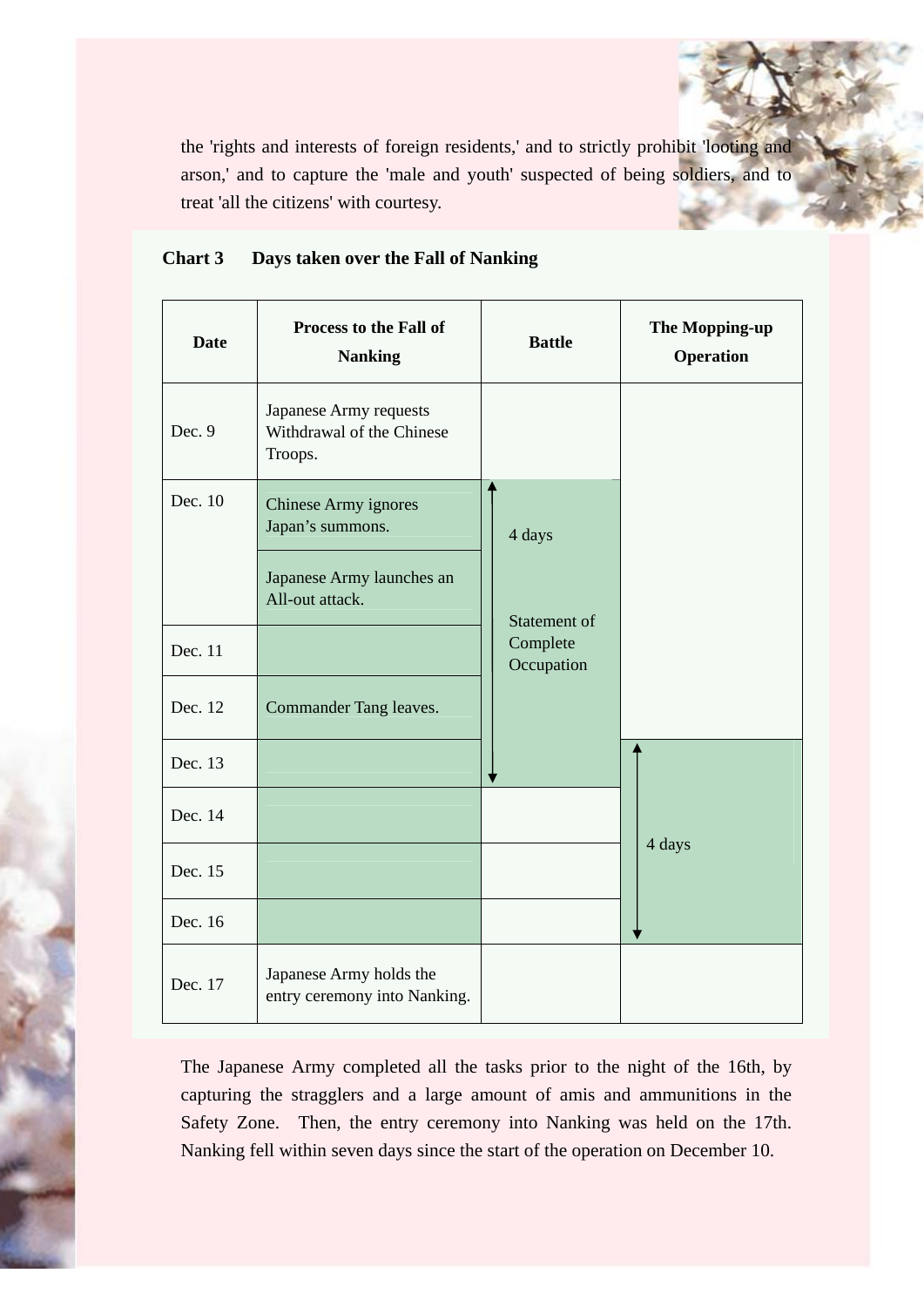However, since a large number of Chinese soldiers were still suspected of being hidden in the Safety Zone, the 'Sino-Japanese Joint Commission' was established on December 24, in order to separate the citizens from the hiding soldiers by checking physique, outfit and language.**[16](#page-20-0)** This investigation was done until January 5, 1938 for all the Nanking citizens, not including the elderly and women and children. As a result, approximately 2,000 soldiers were captured, while 160,000 male adults acquired ID cards.

On January 1, 1938, nine Chinese committee members established the 'Nanking Self-government Committee,' and the administration of the city came under this committee upon recovery of public order. And, further, on March 28, the committee dissolved and the 'Nanking Restoration Government' was newly established by the anti-Chiang Kai-Shek Chinese group.

#### **2. Prosecution of the 'Nanking Massacre'**

 $\overline{\phantom{a}}$ 

Why Differs Widely in Casualties Count

The so-called 'Nanking Massacre' is the case wherein a large number of the citizens of Nanking and the captives have been alleged to have been murdered during the six weeks' occupation period under the Japanese Army, from December 13 immediately after the fall of Nanking through the beginning of February of 1938.

After World War II, the Nanking District Court was held by the KMT, and a chief of division and three officers, who belonged to the Central China Area Army, were charged and put to a death penalty for their responsibility, so was a commander-in-chief of the Army at the International Military Tribunal for the Far East (IMTFE). And, the results are well known.

However, the prosecutions presented for this 'Nanking Massacre' have been various, and especially, the number of victims are controversial.

<span id="page-20-0"></span><sup>&</sup>lt;sup>16</sup> Languages spoken in each region varied so much that communication among soldiers coming from different regions was difficult for each other.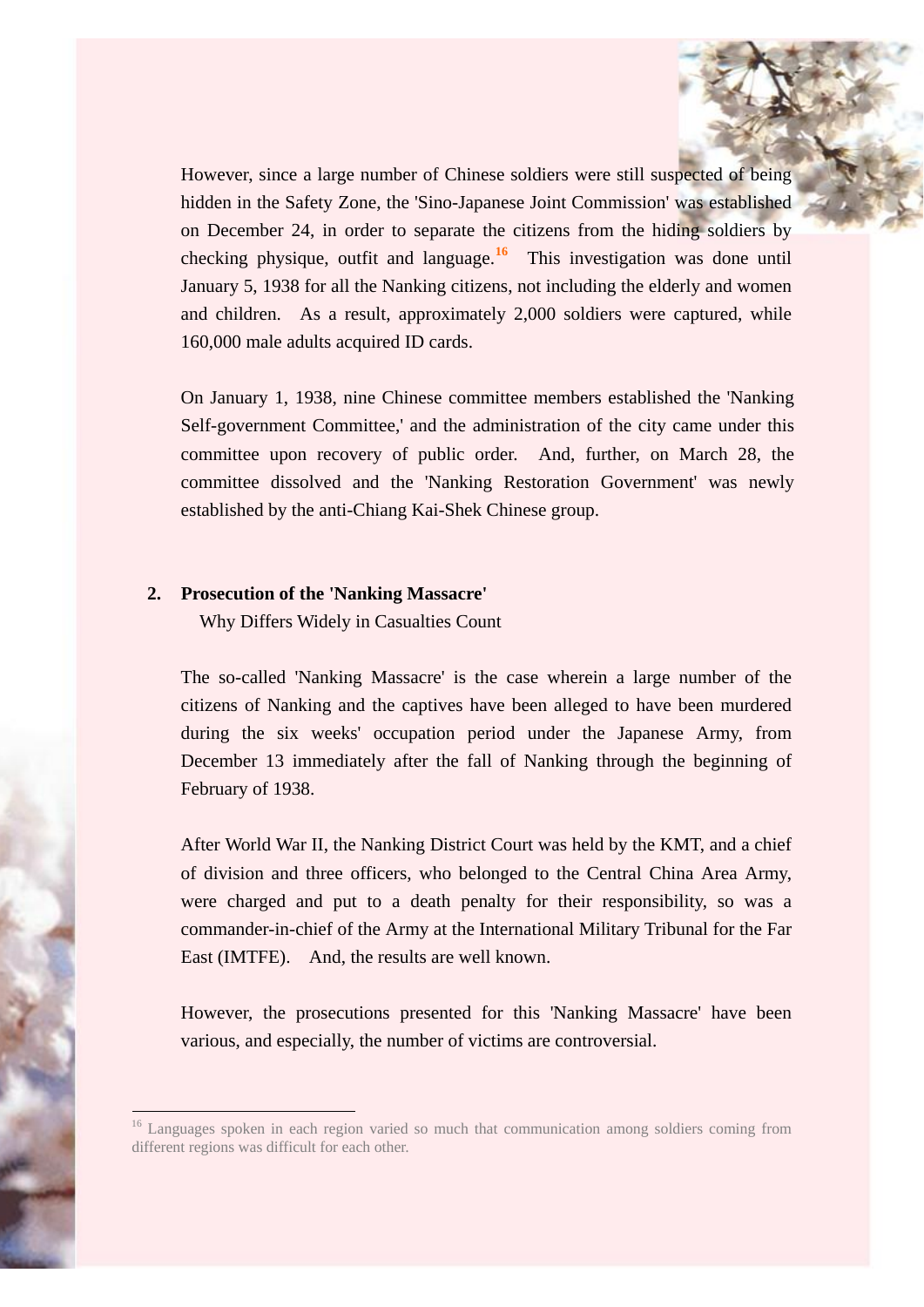

| Table 2 Number of casualties classified by claim |  |
|--------------------------------------------------|--|
|--------------------------------------------------|--|

|                | Date | Claims                  | Number of<br>Casualties | <b>Sources</b>                       |
|----------------|------|-------------------------|-------------------------|--------------------------------------|
| $\mathbf{1}$   | 1938 | The Safety Zone         | 49                      | Documents of the Nanking Safety      |
|                |      | Committee               |                         | Zone                                 |
| $\overline{2}$ | 1938 | L.C. Smythe             | 15,760                  | War Damage in the Nanking Area       |
| 3              | 1938 | M. S. Bates             | 42,000                  | <b>What War Means</b>                |
| 4              | 1941 | E. Snow                 | 42,000                  | The Battle for Asia                  |
| 5              | 1943 | A. Smedley              | 200,000                 | Battle Hymn of China                 |
| 6              | 1946 | <b>Nanking District</b> | 340,000                 | Summary report on the Investigations |
|                |      | Court                   |                         | of Japanese war crimes committed in  |
|                |      |                         |                         | Nanking                              |
| $\tau$         | 1948 | The IMTFE               | 200,000                 | The Tokyo War Crimes Trial           |
|                |      |                         |                         | (stenographic records)               |
| 8              | 1971 | Hsu Long-hsuen and      | 100,000                 | History of the Sino-Japanese War     |
|                |      | Chang Ming-kai          |                         | $(1937-1945)$                        |
| 9              | 1993 | The New                 | 42,000                  | The New Encyclopedia Britannica      |
|                |      | Encyclopedia            |                         |                                      |
|                |      | <b>Britannica</b>       |                         |                                      |
| 10             | 1995 | Communist China         | 300,000                 | History of the War against Japan     |
| 11             | 1997 | Iris Chang              | 300,000                 | The Rape of Nanking                  |